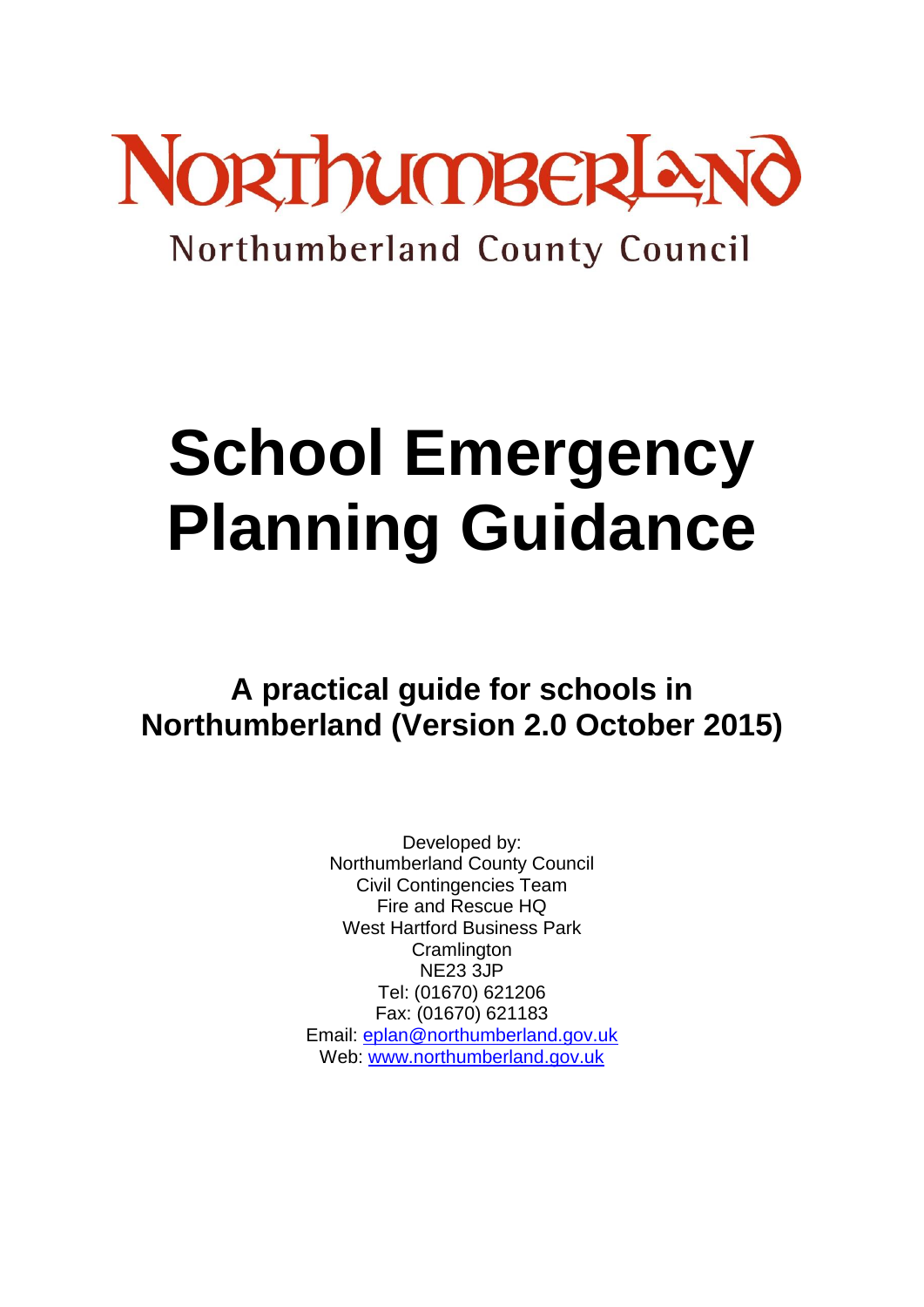Parents and carers trust schools to keep their children safe. Thanks to the efforts of staff and governors, schools normally remain a safe haven for children; but they can become involved in an emergency at any time.

The Department for Education recommend that schools create and maintain an emergency plan.

This document and its associated resources have been designed to help schools:

- Develop and review an emergency plan
- Provide training to staff who could become involved in an incident
- Organise emergency planning exercises.

They are based on examples of good practice from local authorities across the country and have been developed in collaboration with the Department for Education and the Cabinet Office. If your school already has an emergency plan you may wish to use these resources to review your current arrangements.

Planning for emergencies can save lives. It can prevent an incident getting worse, provide confidence to staff, governors, parents, carers and pupils and enhance your school's reputation as a safe place to learn and work. Plans which deal with the consequences of large-scale emergencies also help staff to deal with the smaller (but nevertheless potentially distressing) incidents that schools can experience on a regular basis.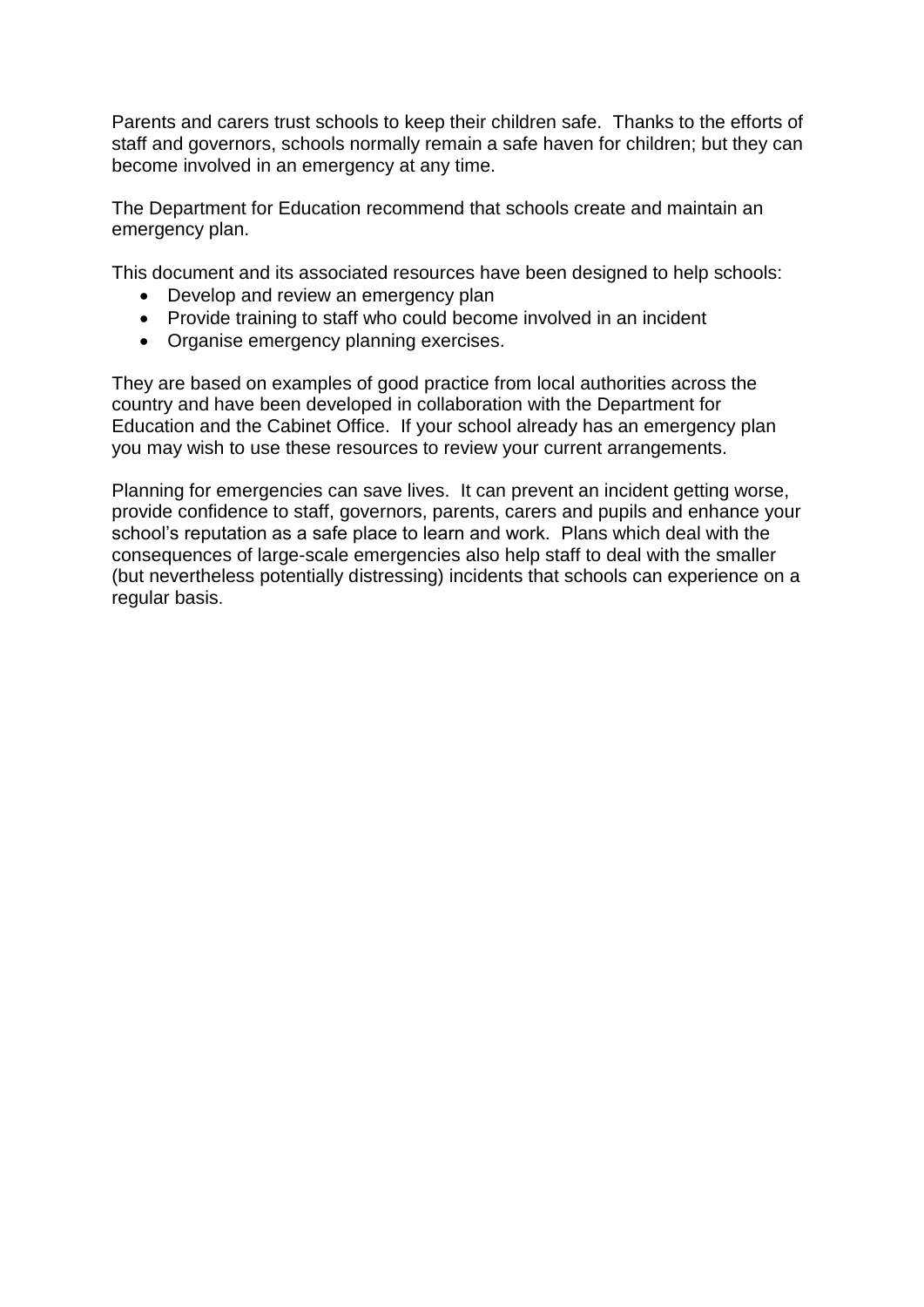### **Contents**

| <b>SECTION</b>          | <b>SUBJECT</b>                              | <b>PAGE</b>             |
|-------------------------|---------------------------------------------|-------------------------|
|                         |                                             |                         |
|                         | <b>Introduction</b>                         | 1                       |
|                         |                                             |                         |
|                         | <b>Risk Assessment</b>                      | $\overline{\mathbf{4}}$ |
|                         |                                             |                         |
|                         | <b>Planning</b>                             | 5                       |
| 1                       | <b>Contact Details</b>                      | $\overline{\mathbf{5}}$ |
| $\overline{\mathbf{2}}$ | Activation                                  | $6\phantom{1}6$         |
| 3                       | Roles and Responsibilities                  | $6\phantom{1}6$         |
| 4                       | Post Incident Support                       | 9                       |
| 5                       | <b>Business Continuity</b>                  | 11                      |
| $\overline{\mathbf{6}}$ | Site information                            | 13                      |
| $\overline{\mathbf{7}}$ | Evacuation                                  | 14                      |
| 8                       | <b>Shelter</b>                              | 16                      |
| 9                       | Lockdown                                    | 16                      |
| 10                      | <b>Closing the School</b>                   | 17                      |
| 11                      | Communications                              | 18                      |
| 12                      | <b>Bomb Threats</b>                         | 19                      |
| 13                      | <b>Suspicious Packages</b>                  | 19                      |
| 14                      | <b>Log-Keeping Guidelines</b>               | 20                      |
|                         |                                             |                         |
|                         | <b>Training</b>                             | 21                      |
|                         |                                             |                         |
|                         | <b>Testing Your Procedures</b>              | 24                      |
|                         |                                             |                         |
|                         | <b>Reviewing</b>                            | 29                      |
|                         |                                             |                         |
|                         | Annexe 1 - Links to the National Curriculum | 31                      |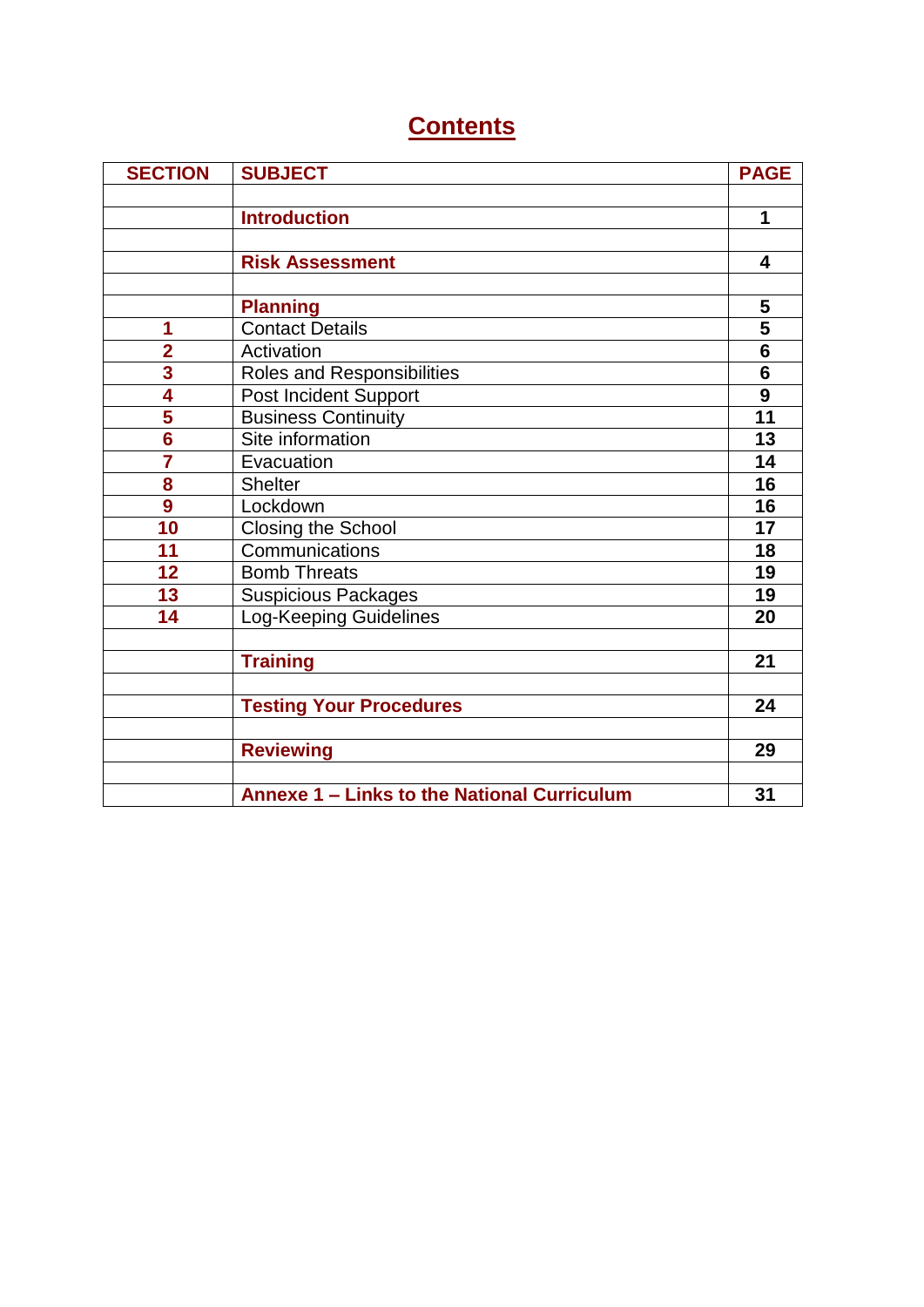# **Introduction**

The aim of a school emergency plan is to help staff respond effectively to an emergency at school or on an educational visit.

An emergency plan should be generic enough to cover a range of potential incidents that could occur. Examples include:

- Serious injury to a pupil or member of staff (e.g. transport accident)
- Significant damage to school property (e.g. fire)
- Criminal activity (e.g. bomb threat)
- Severe weather (e.g. flooding, snow)
- Public health incidents (e.g. influenza pandemic)
- The effects of a disaster in the local community.

Your plan should cover procedures for incidents occurring during school hours and outside school hours, including weekends and holidays. Emergency procedures for extended services should also be included.

### **Template school emergency plan**

A template school emergency plan is available in an editable format and can be downloaded from [www.northumberland.gov.uk.](http://www.northumberland.gov.uk/)

The information within this document relates directly to this template. Whether you adopt the template or choose to use your own, this guidance should be used to adapt your plan as appropriate to your school and circumstances.

### **The planning process**

Preparing for emergencies is an ongoing process which involves:

- Risk assessment
- Planning
- Training
- Testing your procedures
- Reviewing.

Throughout each stage of this process it is important to consult members of staff and governors to gain their involvement and support.

### **Support from the local authority**

Some schools have a nominated emergency contact within the local authority that can offer advice on emergency planning issues.

The amount of support local authorities can provide, before and during an incident, will depend on your type of school. Independent schools will not be able to rely on the support of local authorities to the degree that non-independent schools can. If in doubt please consult your local authority for advice.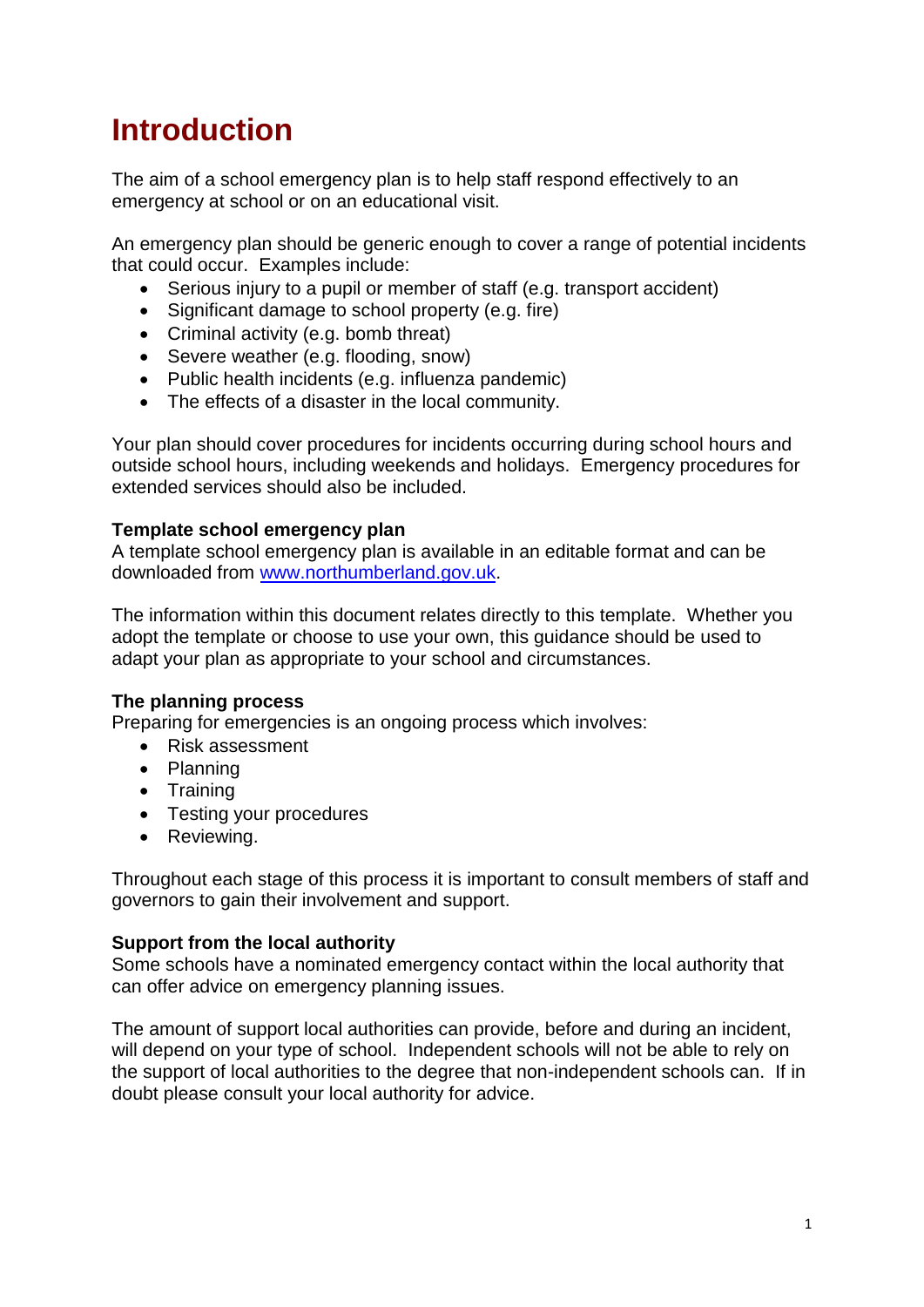### **Links with other areas of work**

Many aspects of work carried out by schools have some relation to emergency planning. Examples include:

- First aid arrangements
- Evacuation procedures
- Personal Emergency Evacuation Plans (PEEPs)
- Fire safety management procedures
- Policies for supporting those with medical needs or Special Educational Needs (SEN)
- Procedures for educational visits
- School security procedures
- Health and safety documentation (e.g. risk assessments, asbestos management)
- Safe practice in Physical Education (PE)
- Pandemic influenza planning
- Remote learning arrangements
- Grief and bereavement guidance.

It can be useful to include related information within your emergency plan. In other cases, it may be more suitable to keep this documentation separate and provide a reference where appropriate.

### **Plan distribution**

All staff and governors should have a copy of the plan which can be referred to during school hours and outside school hours (including holidays and when on educational visits). Depending on the content it may also be appropriate to distribute it to other parties, such as extended services or the local authority.

As most emergency plans contain sensitive information (e.g. contact details) it is important to keep them secure. All versions of the plan, including hard copies and electronic versions, must be controlled. Hard copies will need to be locked away when unattended and electronic versions should be password protected.

| Your plan will need to be reviewed regularly. It may useful to keep<br>hard copies of the plan in a ring-bound folder so that frequently<br>updated section of the plan (e.g. contact details, can be easily<br>replaced). | ທ<br>ັດ    |
|----------------------------------------------------------------------------------------------------------------------------------------------------------------------------------------------------------------------------|------------|
| Consider distributing electronic versions of the plan on an encrypted                                                                                                                                                      |            |
| memory stick, which staff can keep with them at all times                                                                                                                                                                  |            |
| Staff may find it useful to have a summary of the plan (containing                                                                                                                                                         |            |
| those sections deemed most important) on one piece of paper, which                                                                                                                                                         | <b>ONS</b> |
| can be easily carried around.                                                                                                                                                                                              |            |
| Remember to provide new members of staff with a copy of the plan.                                                                                                                                                          |            |
|                                                                                                                                                                                                                            |            |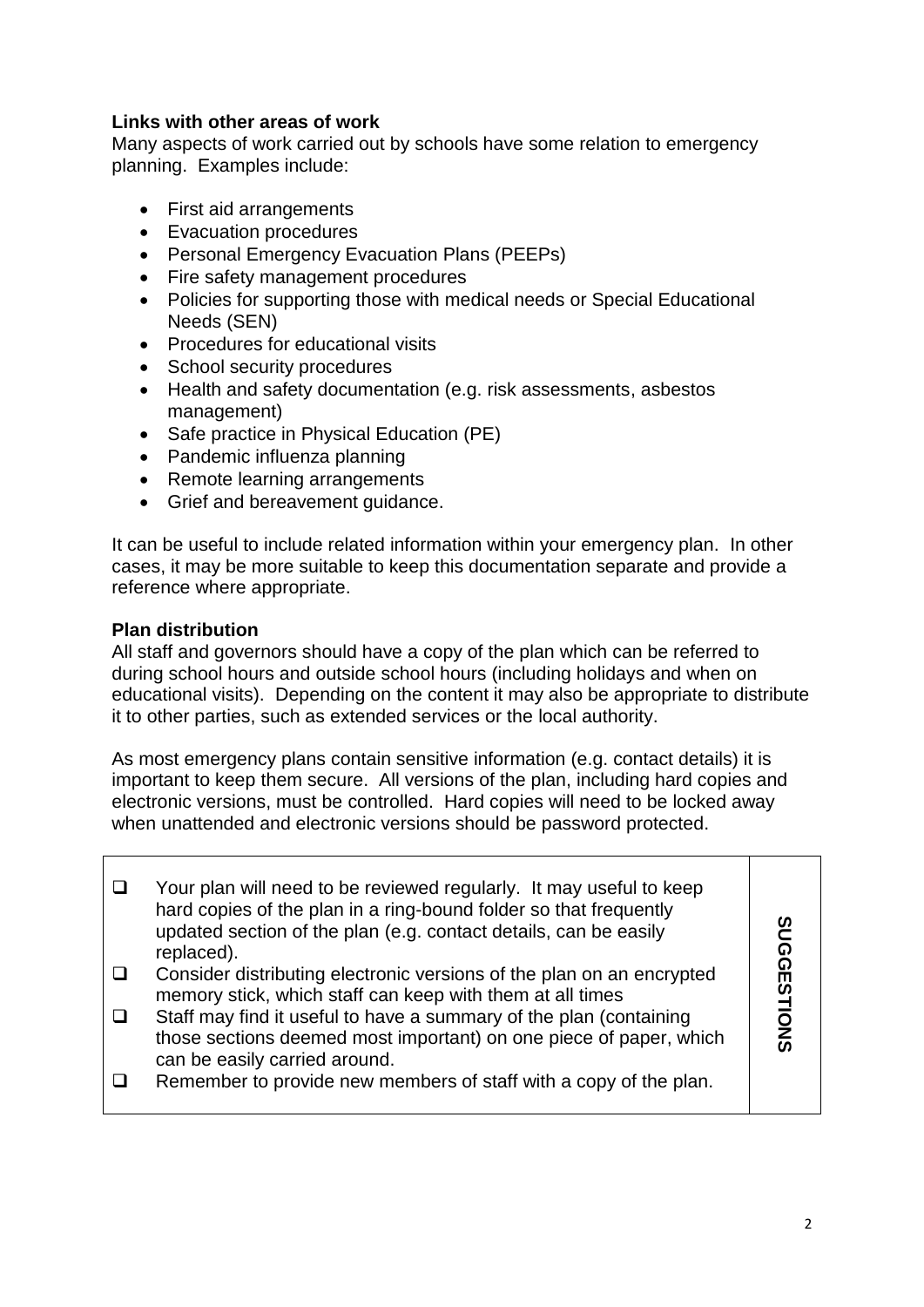### **Grab Bags**

Having the necessary resources available during the onset of an emergency can prove very beneficial to the response. It may be helpful to prepare a number of grab bags which contain potentially useful items:

- 
- Torches
- Two-way radios
- Batteries
- A whistle
- A loud hailer
- A disposable camera
- A first aid kit **Armband/high-visibility tabards** Armband/high-visibility tabards
	- Blankets
	- Gloves
	- Wellies
	- Log books
	- Stationery
	- Petty cash

Important documents, such as your emergency plan or insurance policies, could also be included.

It is recommended that the contents of the grab bag are checked annually and after any equipment has been used.

| Grab bags should be stored securely but made easily accessible to<br>staff should an incident occur. Consider storing one in the school<br>building (e.g. office, staff room) and one outside the main building in<br>case the site becomes inaccessible.<br>Other items impractical to keep within a grab bag (e.g. keys) could be<br>stored elsewhere. It may be useful to add a note within the grab bag<br>to ensure staff do not forget these crucial items when in a hurry.<br>Staff on educational visits should consider taking a grab bag with<br>them, containing similar items (but not necessarily identical) to the list<br>above. | ທ<br>ଜ<br>ଜ<br>Ш<br>Ō<br>Z<br>ഗ |
|-------------------------------------------------------------------------------------------------------------------------------------------------------------------------------------------------------------------------------------------------------------------------------------------------------------------------------------------------------------------------------------------------------------------------------------------------------------------------------------------------------------------------------------------------------------------------------------------------------------------------------------------------|---------------------------------|
|-------------------------------------------------------------------------------------------------------------------------------------------------------------------------------------------------------------------------------------------------------------------------------------------------------------------------------------------------------------------------------------------------------------------------------------------------------------------------------------------------------------------------------------------------------------------------------------------------------------------------------------------------|---------------------------------|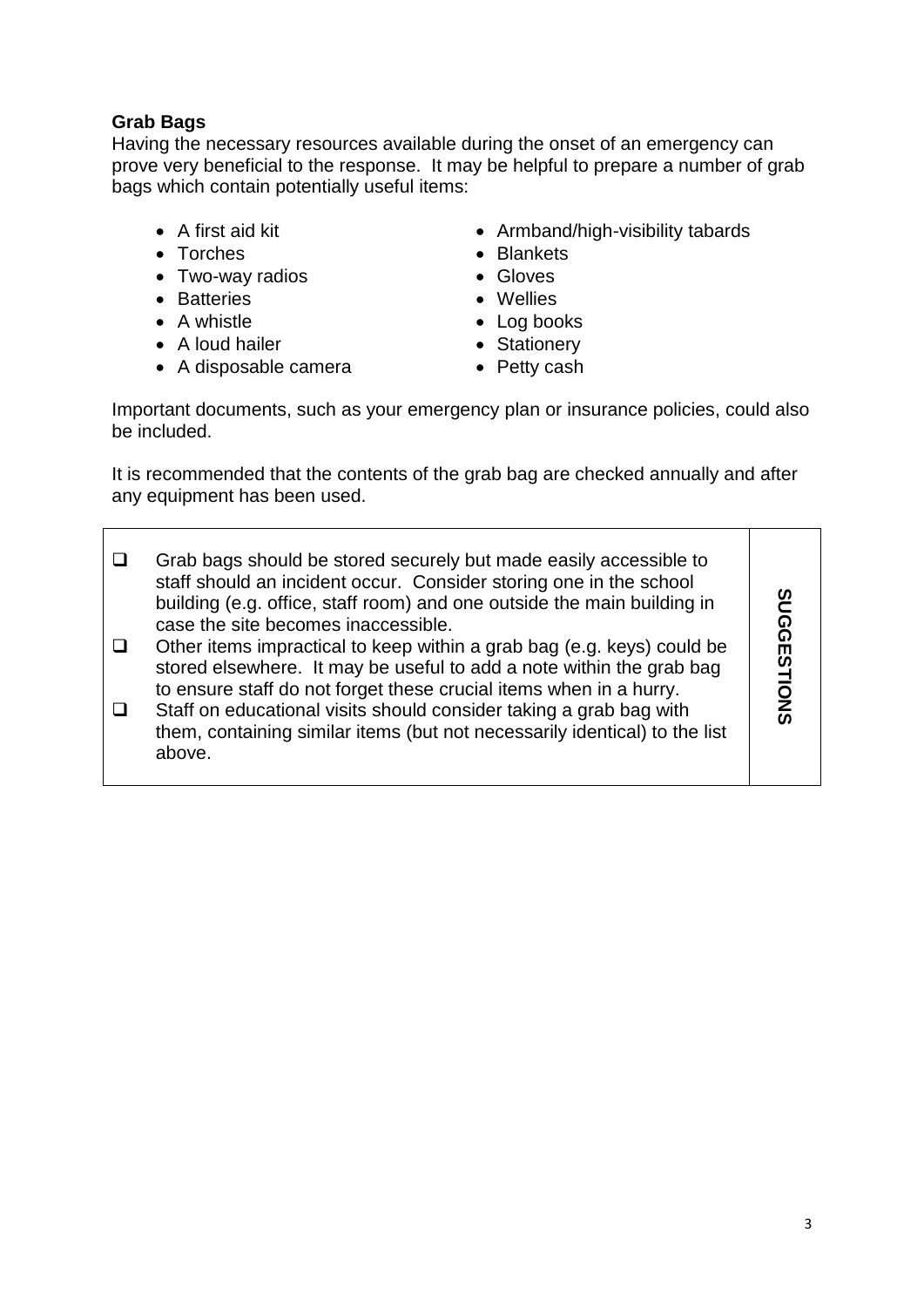# **Risk Assessment**

Schools are potentially susceptible to a variety of risk; these vary in severity and likelihood.

Before developing an emergency plan it is useful to consider those risks your school could be particularly vulnerable to. When identifying risks to your school it may be useful to obtain a copy of your community risk register; this is available online at [www.northumberland.gov.uk.](http://www.northumberland.gov.uk/)

Note than an emergency plan should be designed to help the school respond to a variety of incidents; it is not necessary to develop a separate plan for each risk.

### **Risk prevention and mitigation**

Risk can be assessed based on a combination of the likelihood of an incident occurring and the potential impact of that incident should it occur. The combination of these two factors determines the level of risk (e.g. 'high, 'medium', 'low').

Wherever possible, measures should be taken to prevent or mitigate risks, especially for those deemed 'high'. Examples include purchasing flood protection equipment or ensuring sufficient stocks of grit/salt have been procured for use during periods of cold weather.

| Any specific hazards relevant to your school (e.g. the location of<br>chemical stores on the premises, nearby watercourses that flood)<br>could be documented within your plan.                                | ഗ<br>ດ           |
|----------------------------------------------------------------------------------------------------------------------------------------------------------------------------------------------------------------|------------------|
| If vulnerable to flooding consult the Environment Agency for advice at<br>www.environment-agency.co.uk. It is also recommended that you sign<br>up to the Environment Agency Floodline Warning Direct Service. | ଜ<br>Ш<br>ᅼ<br>0 |
| The Met Office provides an email alert service for severe weather<br>warnings. Schools can register online at www.metoffice.gov.uk                                                                             | Ž<br>ග           |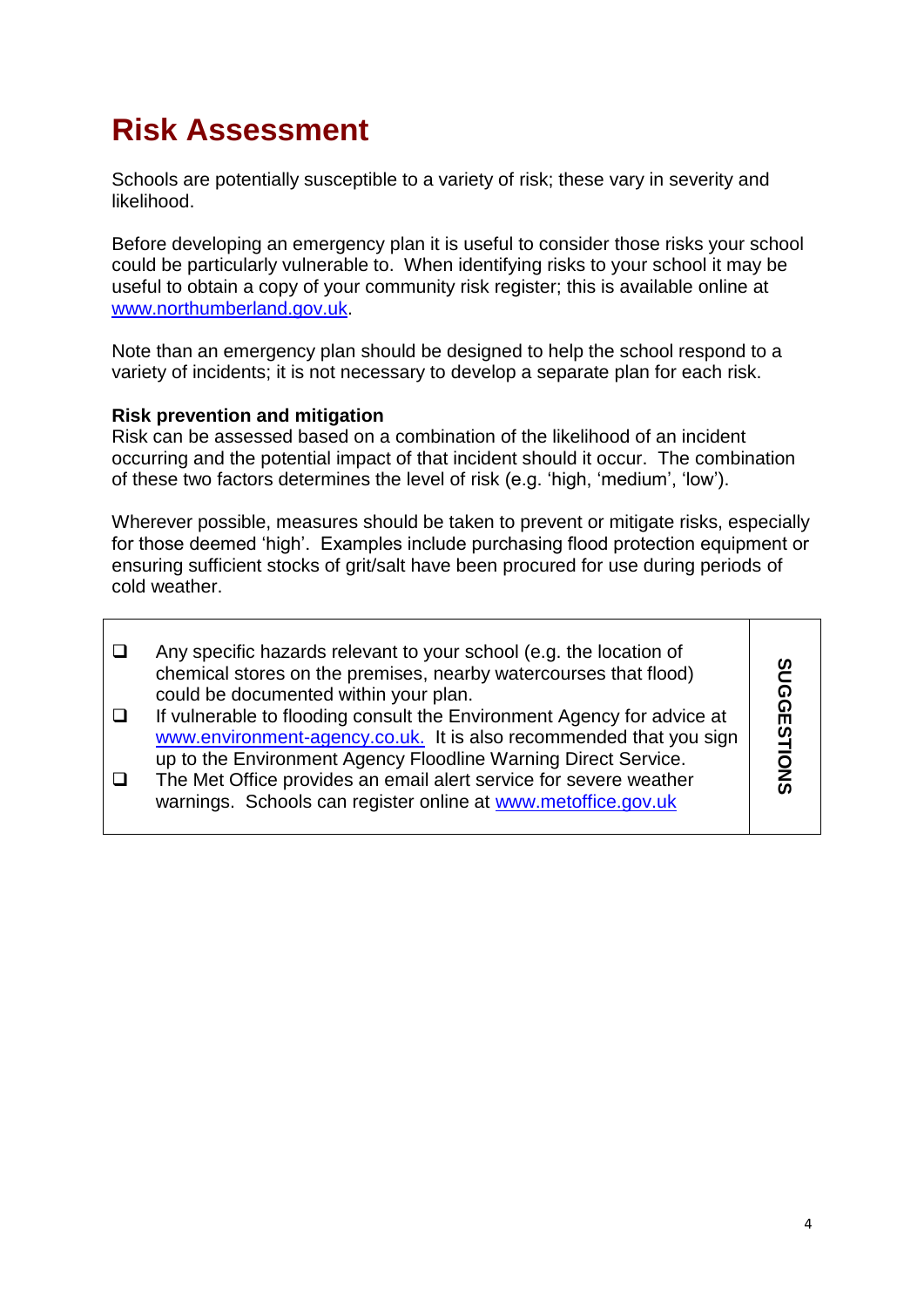# **Planning**

### **SECTION 1 – CONTACT DETAILS**

The Department for Education emphasise that schools should maintain up-to-date contact details for use during an emergency. Knowing who to contact, and being able to contact them, is fundamental in responding successfully to an incident.

Your plan should contain up-to-date contact details for all those who may need to be contacted during an emergency. Examples include:

- 
- Governors
- Pupils
- Parents/carers
- School staff Extended services
	- The emergency services
	- The local authority
	- Local radio station

Arrangements for contacting people during school hours and outside school hours often vary so it is important to make such distinctions within the plan. Alternative methods of contact for staff (e.g. mobile phone number, home telephone number) and back-up contact details for organisations should be included wherever possible.

This is the important section of your emergency plan and must be updated on a regular basis.

| At least one copy of the plan held off-site should include contact details<br>of pupils and parents/carers.<br>Specific arrangements for contacting pupils and parents/carers (e.g.<br>telephone trees, text messaging systems) can be documented in<br>section 11 of the template school emergency plan.<br>It is important the emergency services and local authority are able to<br>contact a member of staff if an incident occurs outside school hours.<br>Ensure that your local authority is provided with up-to-date emergency | ດ<br><b>DNS</b> |
|----------------------------------------------------------------------------------------------------------------------------------------------------------------------------------------------------------------------------------------------------------------------------------------------------------------------------------------------------------------------------------------------------------------------------------------------------------------------------------------------------------------------------------------|-----------------|
| contact details on a regular basis. During school holidays it can also<br>be useful to know when key holders are unavailable.                                                                                                                                                                                                                                                                                                                                                                                                          |                 |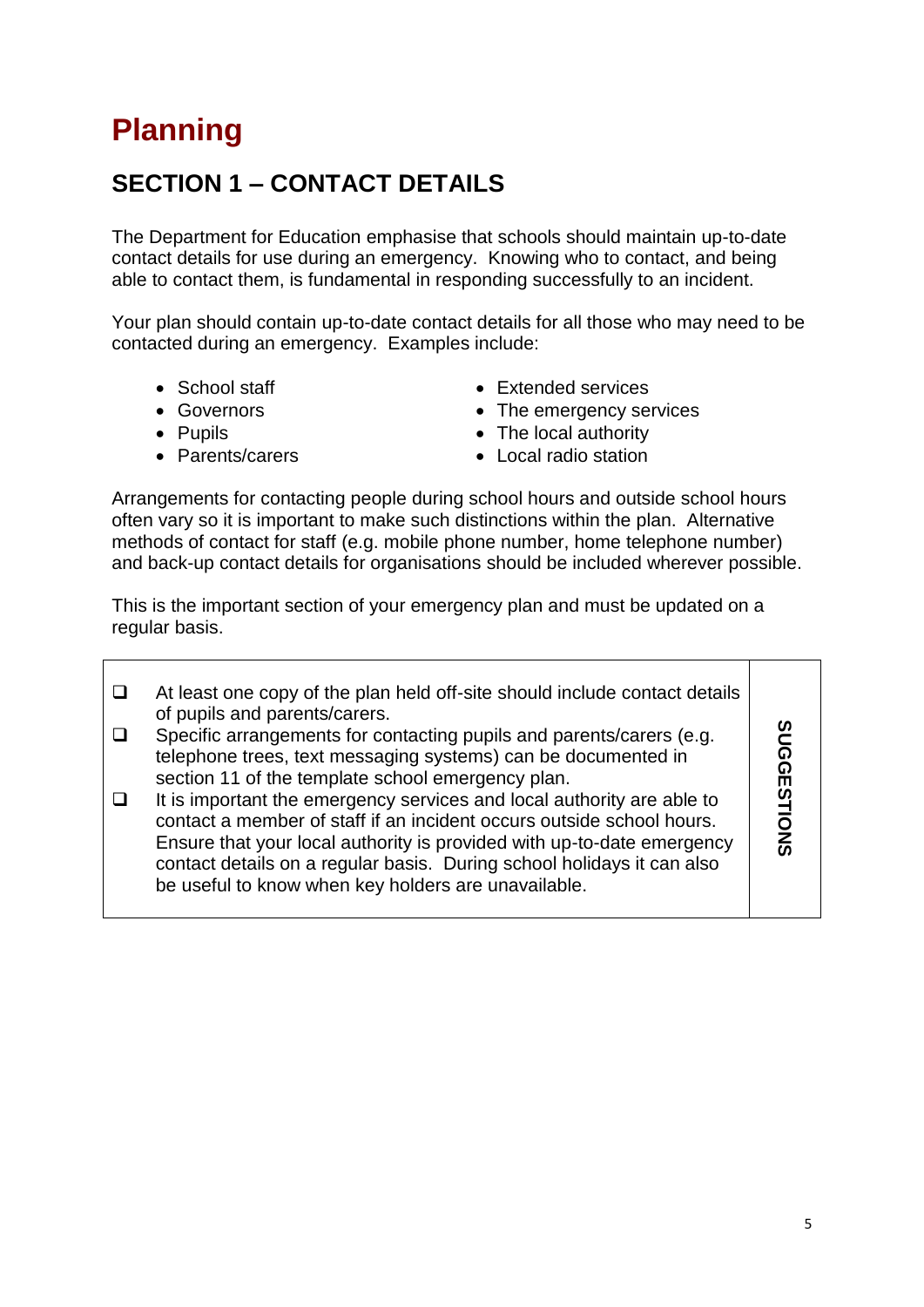### **SECTION 2 – ACTIVATION**

Potentially any member of staff could be notified of an emergency so it is important that all employees are aware of the plan and a copy is made readily available (e.g. near the telephone in the school office). Throughout the response to an emergency staff should maintain an incident log.

When an incident occurs the priority is to safeguard those on-site (i.e. pupils, staff, parents/carers, visitors) and alert the emergency services if necessary. Other organisations, such as the local authority, should then be informed as appropriate.

Some emergencies may affect the local community but not the school directly. In such instances it might be suitable to activate certain aspects of the plan (e.g. post incident support) to help those affected.

### **SECTION 3 – ROLES AND RESPONSIBILITIES**

This section of the plan includes generic roles and responsibilities for staff during an emergency and in the recovery phase. The actions required to respond will depend on the nature of the emergency; it is unlikely staff would need to implement all of the actions outlined in this section during one incident.

#### **Initial response, ongoing response, recovery**

Actions taken during the response to an emergency can have a direct impact on the recovery phase. When responding to an incident staff should consider the long-term implications of any decisions made.

Once the response has finished all those who were originally notified of the incident should be informed and a recovery strategy should be established. Support may be available from the local authority in organising remedial work to property and providing post incident support to pupils and staff.

The recovery phase may last for a significant period of time. Reconstruction work, formal inquiries or police investigations into an incident will require the co-operation and support of school staff, pupils and parent/carers.

### **School Emergency Management Team (SEMT)**

The Headteacher will usually take overall responsibility for co-ordinating the response to an emergency. If this is not appropriate a pre-agreed nominee should be identified (and appropriately trained) to undertake this role.

Unless the incident is minor, it will be impossible for the Headteacher to implement all the actions required on behalf of the school. A School Emergency Management Team (SEMT) should be established at the onset of an incident which can assist the Headteacher in managing the response.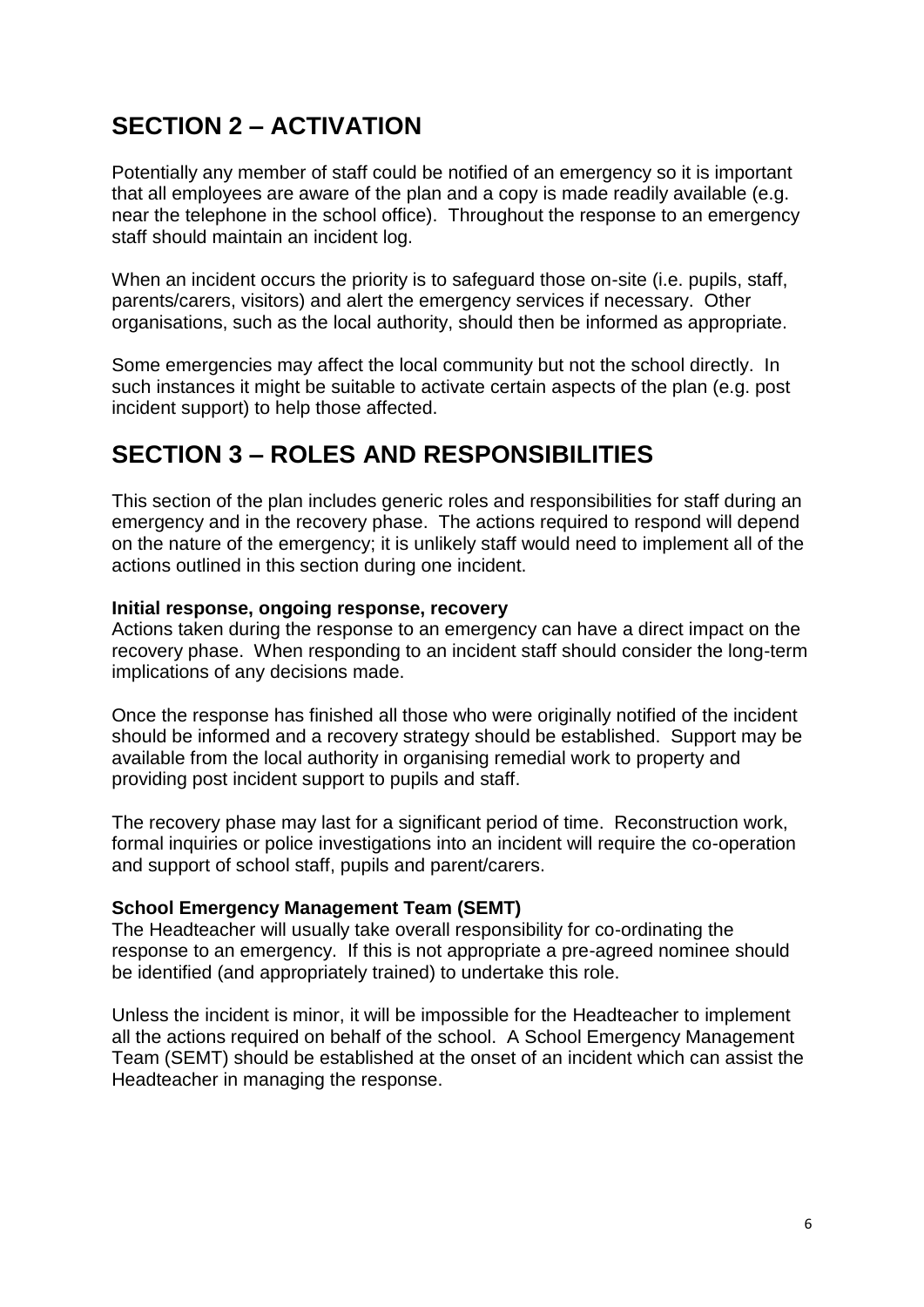The following roles could be covered by the SEMT:

- Co-ordination (i.e. Headteacher or pre-agreed nominee)
- Business continuity
- Communications
- Log-keeping
- Media management
- Resources
- Welfare

### **Assigning staff to the SEMT**

Nominees for the SEMT should be identified prior to an emergency and are likely to comprise a variety of school employees:

- Site managers/caretakers
- Business managers/bursars
- Teachers
- Office staff

The size of an SEMT will vary depending on the size of your school and the nature of the emergency. In some cases more than one member of staff will need to be assigned to a role (such as 'welfare' which can prove especially labour intensive).

It may not always be possible to nominate a full SEMT; in such a situation employees will have to undertake more than one role. Indeed, in smaller schools the majority of responsibilities may be assigned to the Headteacher with the support of office staff and the site manager/caretaker. In these circumstances it is particularly useful to call for additional support (e.g. from the local authority) as soon as possible.

When assigning staff to SEMT roles the immediately obvious choice may not always be the most appropriate; consider the strengths of your staff and what they would be most suited to doing. If an employee updates the school website and contacts parents/carers on a regular basis, this person may be appropriate to undertake the 'communications' role. The site manager/caretaker is often well placed to undertake the 'resources' role due to their detailed knowledge of the school premises.

Employees who have other roles in an emergency (such as those trained in first aid) may not be appropriate to nominate as part of the SEMT as this could prevent them fulfilling their other responsibilities.

Staff not within the SEMT still have a crucial role in the response to an emergency; their presence will be needed to reassure pupils and minimise disruption to the school routine. They may also be required to provide assistance in other ways, such as accompanying pupils to hospital.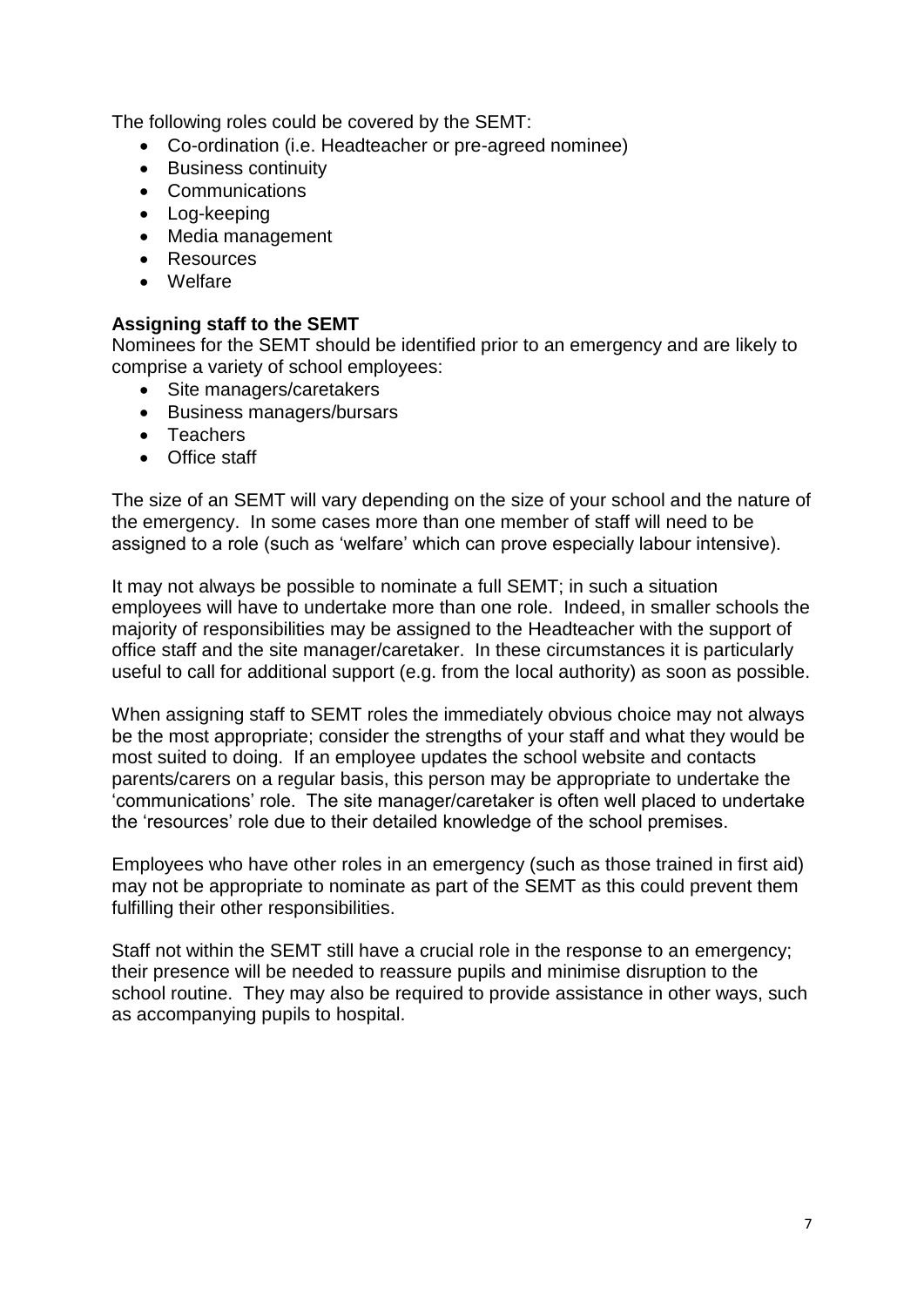| Consider tailoring the roles and responsibilities within this section to<br>make them more specific to your school.                                                                                                              |            |
|----------------------------------------------------------------------------------------------------------------------------------------------------------------------------------------------------------------------------------|------------|
| If staff have been pre-designated an SEMT role, this information could<br>be included in section 1.2 of the template school emergency plan.                                                                                      |            |
| Members of the SEMT may not always be available; consider<br>nominating deputies for each role.                                                                                                                                  | ໑<br>ດ     |
| It may be useful to issue the SEMT with armbands or high-visibility<br>tabards to make them easily identifiable during an emergency. These<br>could be stored in your grab bag(s).                                               | Ш<br>TIONS |
| Wherever possible, all staff and governors should carry identification<br>with them when responding to an incident. The emergency service<br>may ask staff for proof of identity before allowing them access to the<br>premises. |            |
|                                                                                                                                                                                                                                  |            |

### **SEMT briefings**

It is useful to pre-designate a venue for the SEMT to meet during an incident. Ideally this location will have access to telecommunications and enough space to incorporate the SEMT and other responders (e.g. personnel from the emergency services or local authority). In many instances, the school office or staff room will be particularly suitable for this role.

How often the SEMT meet will depend on the exact nature of the incident. However, it is important that frequent briefings are held and that staff maintain regular contact with each other. At the end of each SEMT briefing the time and location of the subsequent one should be agreed.

### **Shifts**

Responding to an emergency can be exhausting and potentially upsetting. Staff cannot work indefinitely and during a protracted incident it will be necessary to consider shift patterns. The timing of shift changes should be staggered to ensure replacements have an opportunity to be briefed properly and become accustomed to their role.

### **Emergencies during educational visits**

Leaders of educational visits have a legal duty of care for the people under their charge. Schools are required to have procedures in place for educational visits and staff should refer to these arrangements when planning an event.

Although roles and responsibilities have been provided for the educational visit leader some of these actions are likely to be delegated to other members of staff on the visit.

Every NCC school and academy which buys into the Health and Safety Service Level Agreement (SLA) uses the EVOLVE system to record all their off-site visits. For all emergencies, on any off-site visit, the procedures laid down in the 'Off-site Visits – Serious Incident Guidance' document must be followed.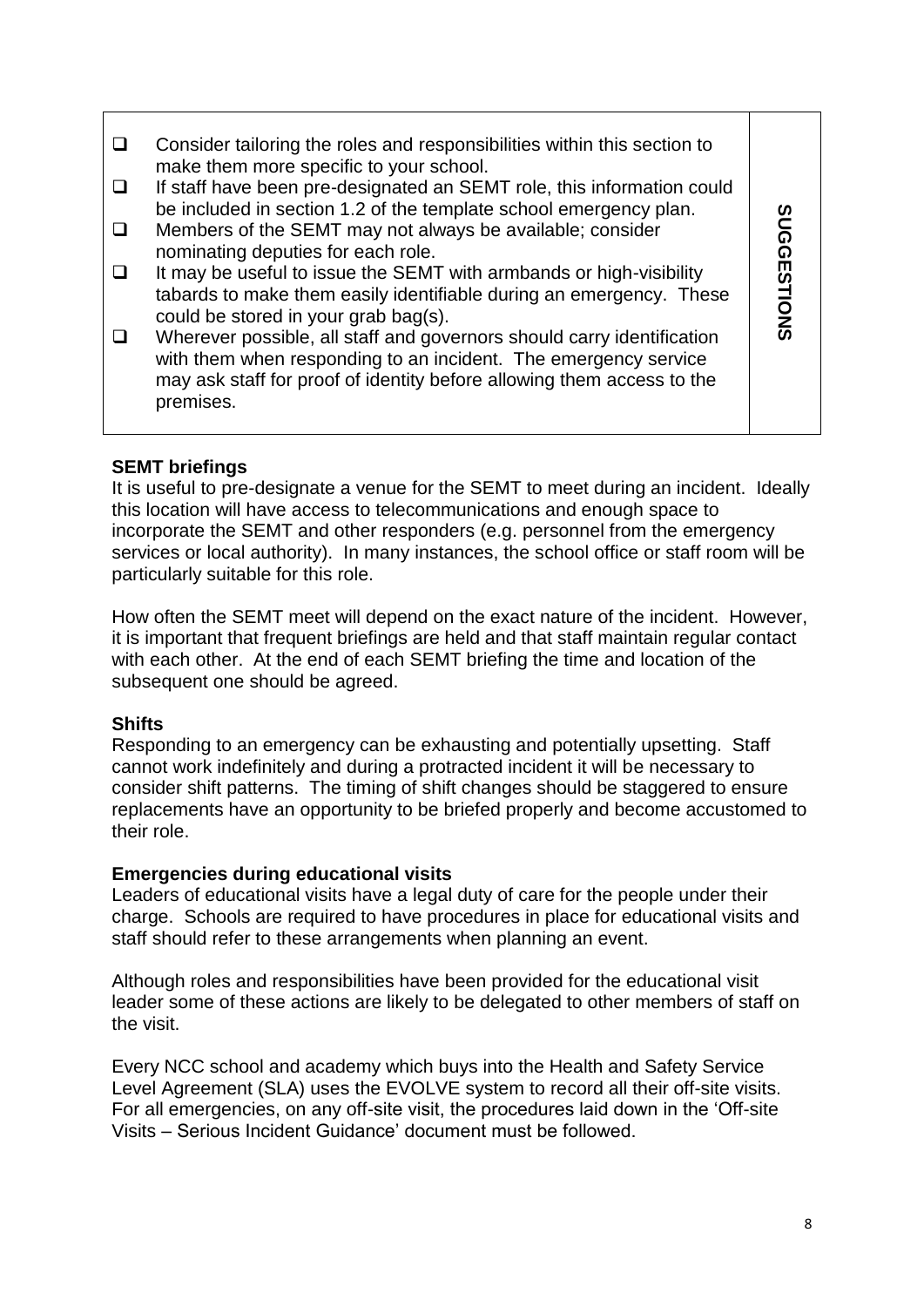Schools which are independent of NCC control must have their own arrangements for off-site educational visits in place.

- $\Box$  Staff must take a copy of the emergency plan and may wish to take a grab bag when on an educational visit.
- $\Box$  When taking pupils on an educational visit abroad it is recommended that you subscribe to the Foreign & Commonwealth Office's foreign travel advice, where travel updates are communicated via Email, Twitter and Facebook. To subscribe go to [www.gov.uk/foreign-travel](http://www.gov.uk/foreign-travel-advice)[advice](http://www.gov.uk/foreign-travel-advice)

**SUGGESTIONS SUGGESTIONS**

### **SECTION 4 – POST INCIDENT SUPPORT**

The effects of a traumatic event upon a school, such as the serious injury or death of a pupil, can be profound and have significant and long-term effects.

After an incident there will be a continuing need to support pupils, parents/carers and staff. It is important to ensure appropriate monitoring procedures are in place so any individuals who require assistance can be identified and supported. This could include those who:

- Were injured
- Were uninjured, but at great risk
- Witnessed the event
- Are related to those involved
- Are friends of those involved
- Blame themselves
- Are being blamed by others
- Are experiencing instability at home
- Have pre-existing behavioural difficulties
- Have previously suffered bereavement or loss
- Have witnessed a similar incident before

People involved in the incident, whether directly or indirectly, will be affected in different ways. This could include:

- Sleep disturbance
- Recurrent dreams
- Disturbing images and memories of the event
- Impairment of memory
- Feelings of guilt
- Feelings of detachment
- Difficulty in retaining concentration
- Diminished interest in significant activities (e.g. exams)
- Avoidance of activities which recall the event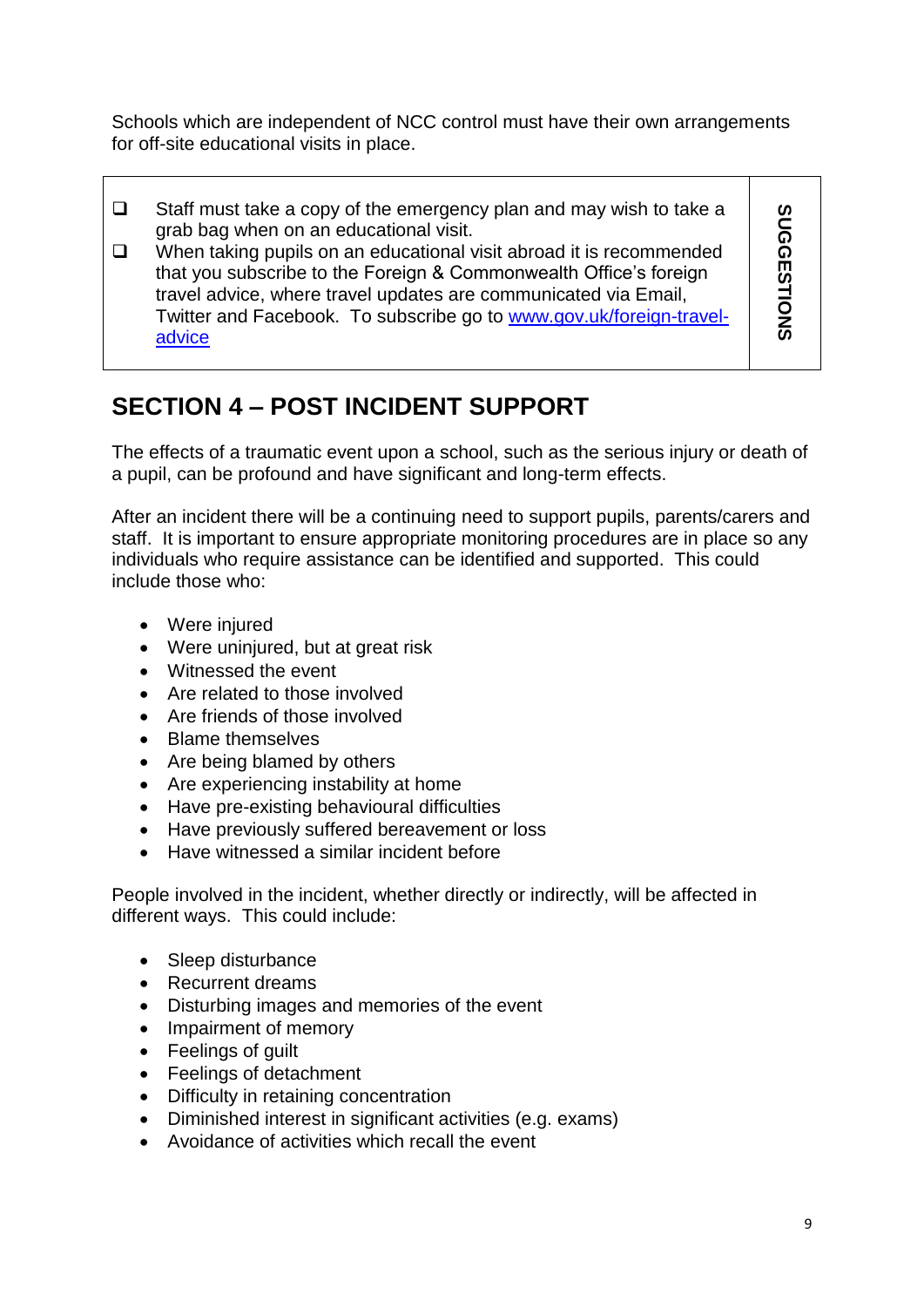Affected individuals may also experience renewed grief on the anniversary of the incident or on other significant dates.

Staff will play an important role in supporting pupils as they recover from an incident but they should not be expected to perform a counselling role. If support is needed, further professional help should be arranged following discussion with, and the consent of, parents/carers. This will be very sensitive matter and staff should seek advice from trained specialists if they are unsure how to proceed.

Local authorities may be able to offer support from educational professionals trained in psychological debriefing, critical incident stress debriefing, bereavement counselling and trauma management. This could include:

- Advice on short-term and long-term support arrangements
- Guidance on the grieving process
- Advice on identifying particularly vulnerable individuals
- Links to other organisations which can provide assistance

Assistance may also be available from external counselling services (e.g. Cruse Bereavement Care, Samaritans) and local religious groups.

Staff will need support if they are to be effective at caring for pupils as dealing with crises can be an enormously stressful experience. The effect on staff should not be underestimated as in some cases it may be more significant than the impact on pupils.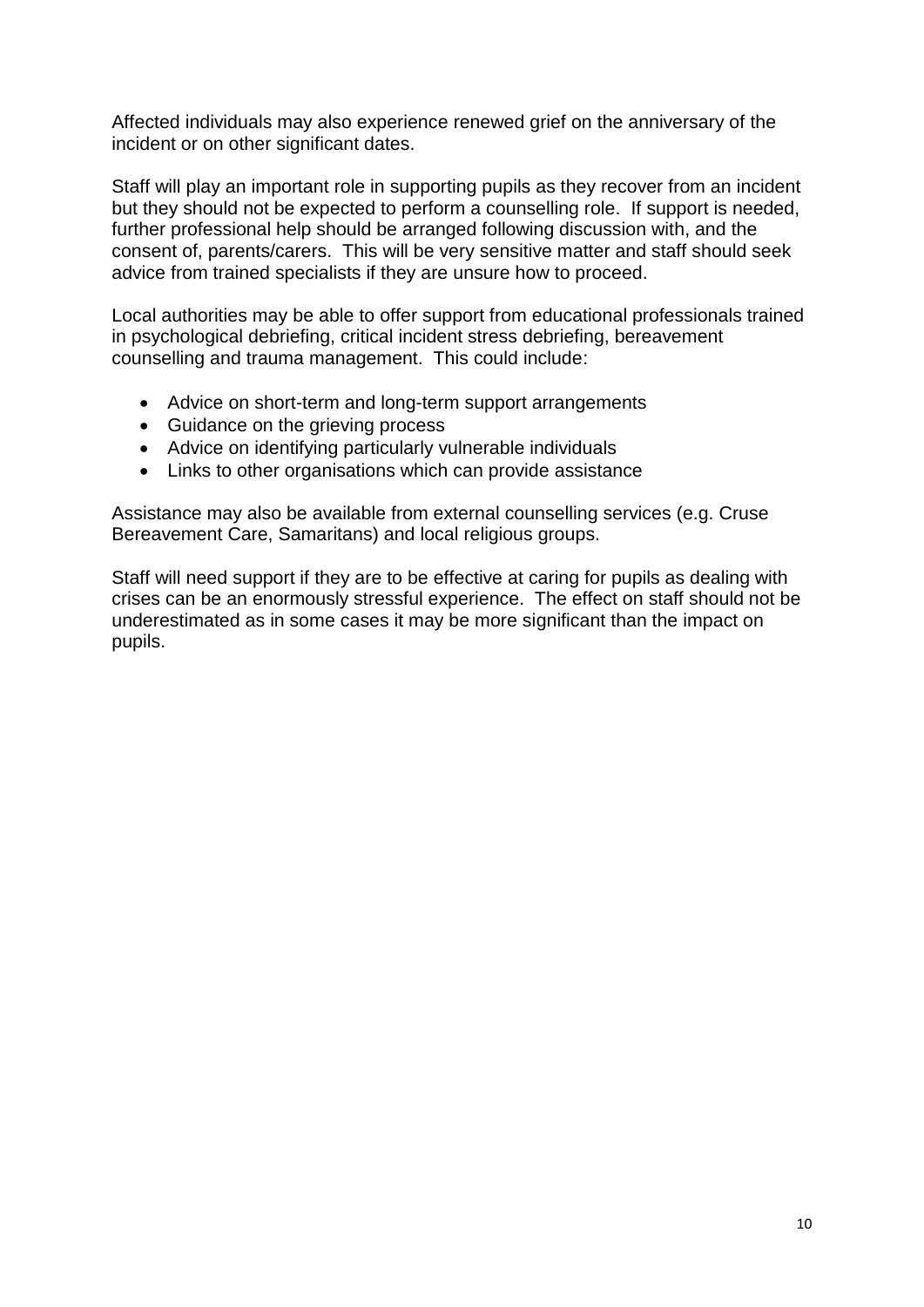### **SECTION 5 – BUSINESS CONTINUITY**

The aim of Business Continuity Management (BCM) is to ensure critical services continue to be delivered during and after an incident.

Causes of business interruption commonly include:

- Loss of utility supply
- Loss of supplier
- Loss of premises
- Loss of personnel
- Loss of telecommunications

It is important to have arrangements in place to cope with a business continuity incident. Even whilst responding to an emergency schools should aim to maintain pupils' education and minimise disruption to timetables and examinations.

The loss of important paperwork, records and data can prove particularly damaging.

#### **Paper-based records**

Most schools have some essential paper-based records which could be easily destroyed in a fire or flood.

Staff should be encouraged to think about where they keep important resources (e.g. coursework) as loss of these can significantly harm the morale of pupils. Measures could include:

- Storing essential documentation in a fire-proof safe
- Making copies of important documentation and storing these off-site
- Scanning important paper-based records and storing these electronically

It is sometimes possible to restore damaged records if prompt action is taken. Details of document salvage/restoration companies could be incorporated into your plan.

Schools should have a record of important equipment and items (e.g. asset register, equipment inventory) for calculating losses for insurance purposes. This, alongside details of any leased equipment on the premises could also be included within this section.

### **Electronic records**

Schools should have disaster recovery arrangements for their technical systems. All data stored on the school network should be backed-up remotely and copies of data stored off-site. This section could be used to record information on the technical systems your school relies on and any back-up arrangements which have been established.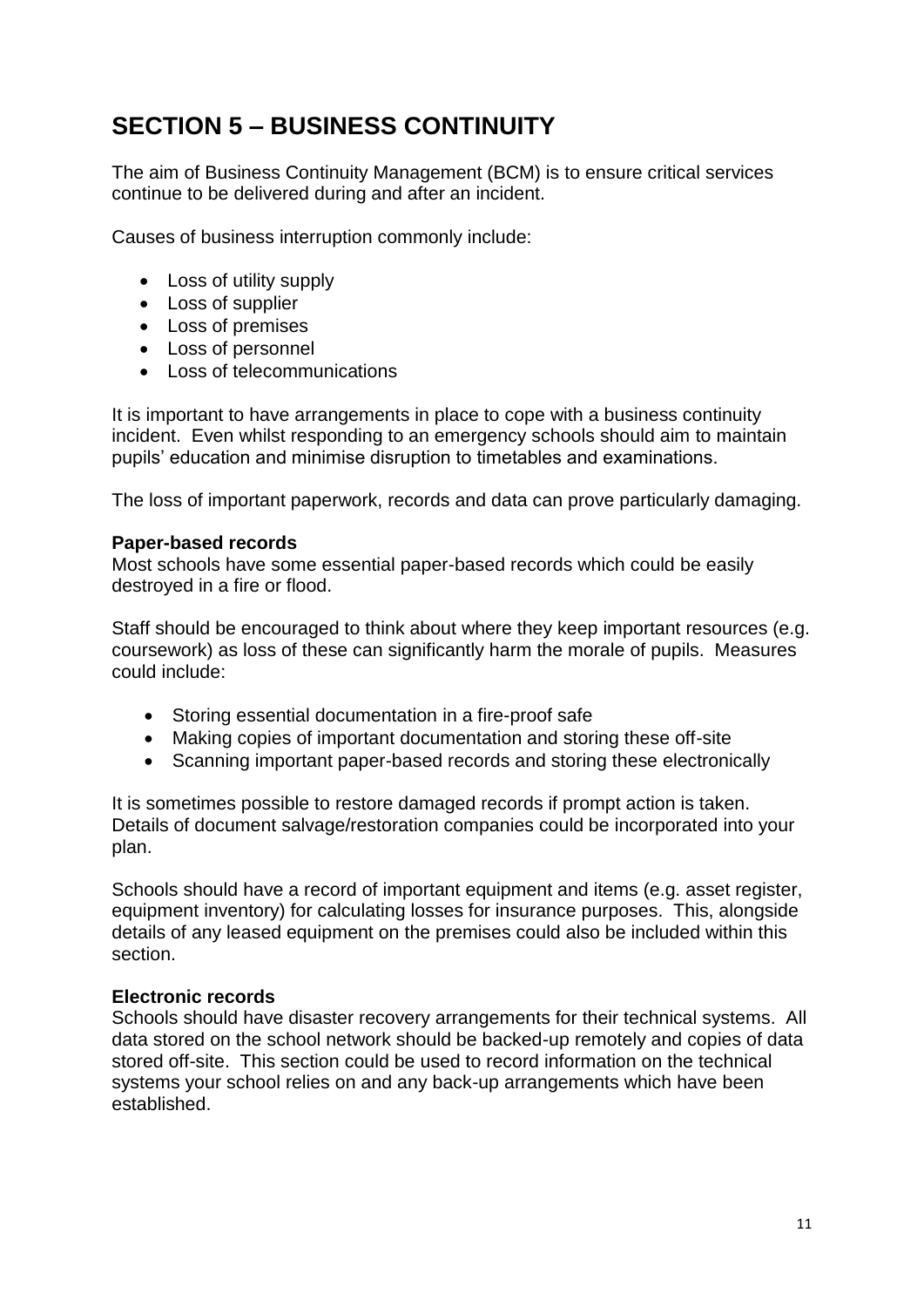**SUGGESTIONS SUGGESTIONS**  $\Box$  It is important not to become over-reliant on one supplier. Consider creating a list of alternative suppliers and check that your existing ones have business continuity arrangements in place. A Business Impact Analysis (BIA) can be used to assess the implications of a business continuity incident in more detail. Please contact your local authority for more information.

### **Remote learning**

If closed for a significant period of time schools will need to put remote learning measures in place to provide pupils with a reasonable level of teaching. A reliable and consistent method of distributing work to pupils should be established and pupils will need advice on the arrangements for submitting work and receiving feedback from teachers.

Technical systems play a vital role in maintaining communication between staff and pupils. Nevertheless, it is important to consider how pupils without a computer and internet connection will be able to work from home. In most situations, remote learning arrangements are likely to consist of a combination of technical systems (e.g. Virtual Learning Environments, extranets, websites, email) and sending hard copies of work via post.

Methods of supporting pupils should also be considered. An email address could be designated for pupils to use should they have any general queries but regular opportunities to speak to an appropriately qualified member of staff (either in person or over the telephone) should also be provided.

| Consider identifying learning resources/teaching materials which are<br>particularly suited for remote learning. It may also be useful to assess<br>the proportion of pupils with access to a computer and internet<br>connection at home. | ທ |
|--------------------------------------------------------------------------------------------------------------------------------------------------------------------------------------------------------------------------------------------|---|
| During an influenza pandemic many schools could be forced to close.<br>Consider how remote learning could be provided in conjunction with<br>other affected schools and the local authority.                                               |   |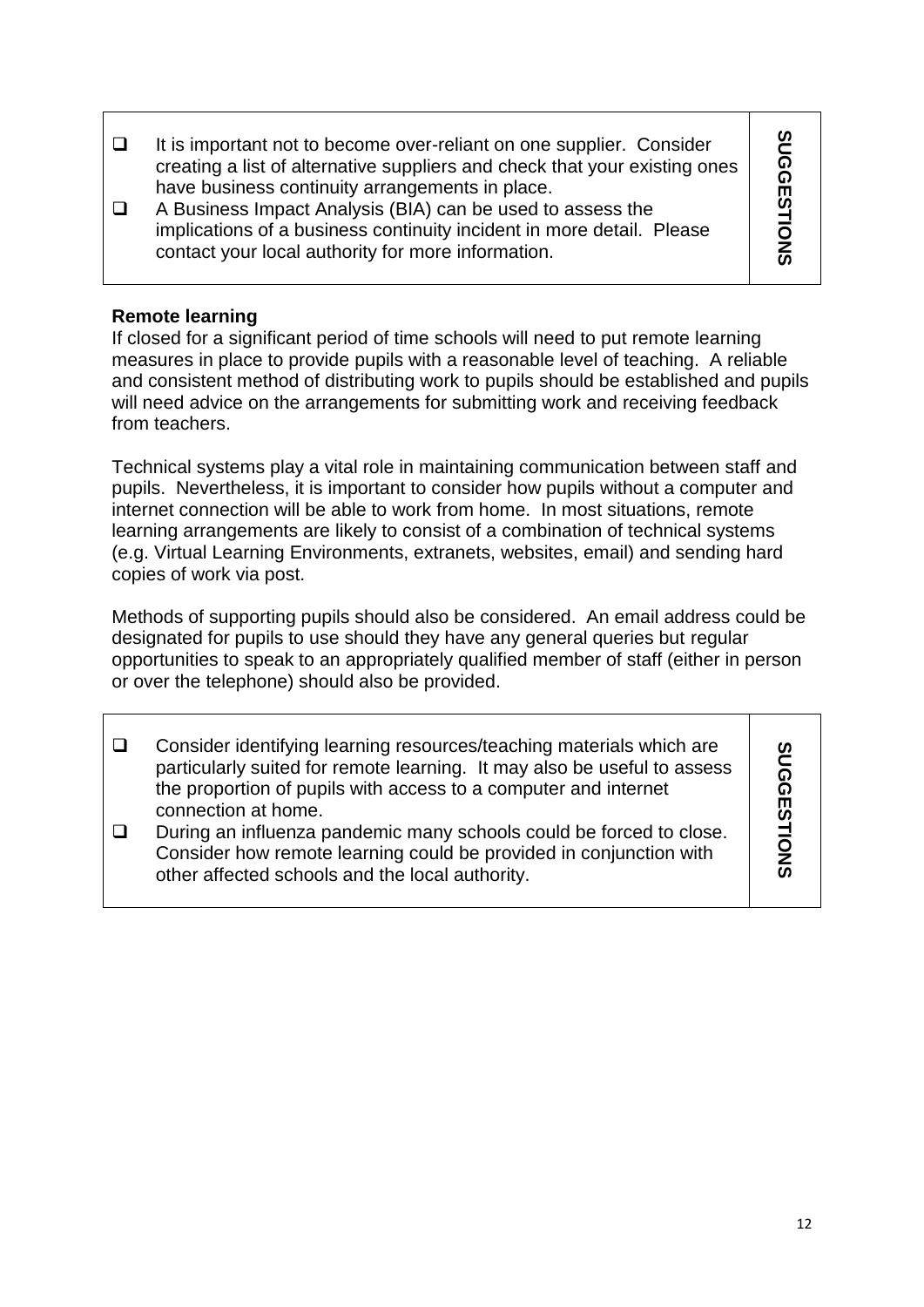### **SECTION 6 – SITE INFORMATION**

Detailed information about the school site can prove particularly useful for personnel involved in the response to an incident, particularly the emergency services.

This section could contain a number of differently themed maps including details of:

- Internal hazards (e.g. asbestos, chemical stores)
- External Hazards (e.g. rivers, reservoirs, industrial sites, main roads)
- Utility supplies (e.g. isolation points for gas, water and electricity)
- Evacuation procedures (e.g. evacuation routes, assembly points)
- Notable premises in vicinity (e.g. places of safety, buddy schools, rest centres)
- Pre-designated areas to be used during an emergency (e.g. SEMT briefing area, media briefing area, suitable rooms for lockdown procedures)

This section of the plan could also provide instructions on how to isolate utility supplies and reset the fire alarm system. It is easy to become over-reliant on site managers/caretakers; other school staff should also be able to perform these tasks.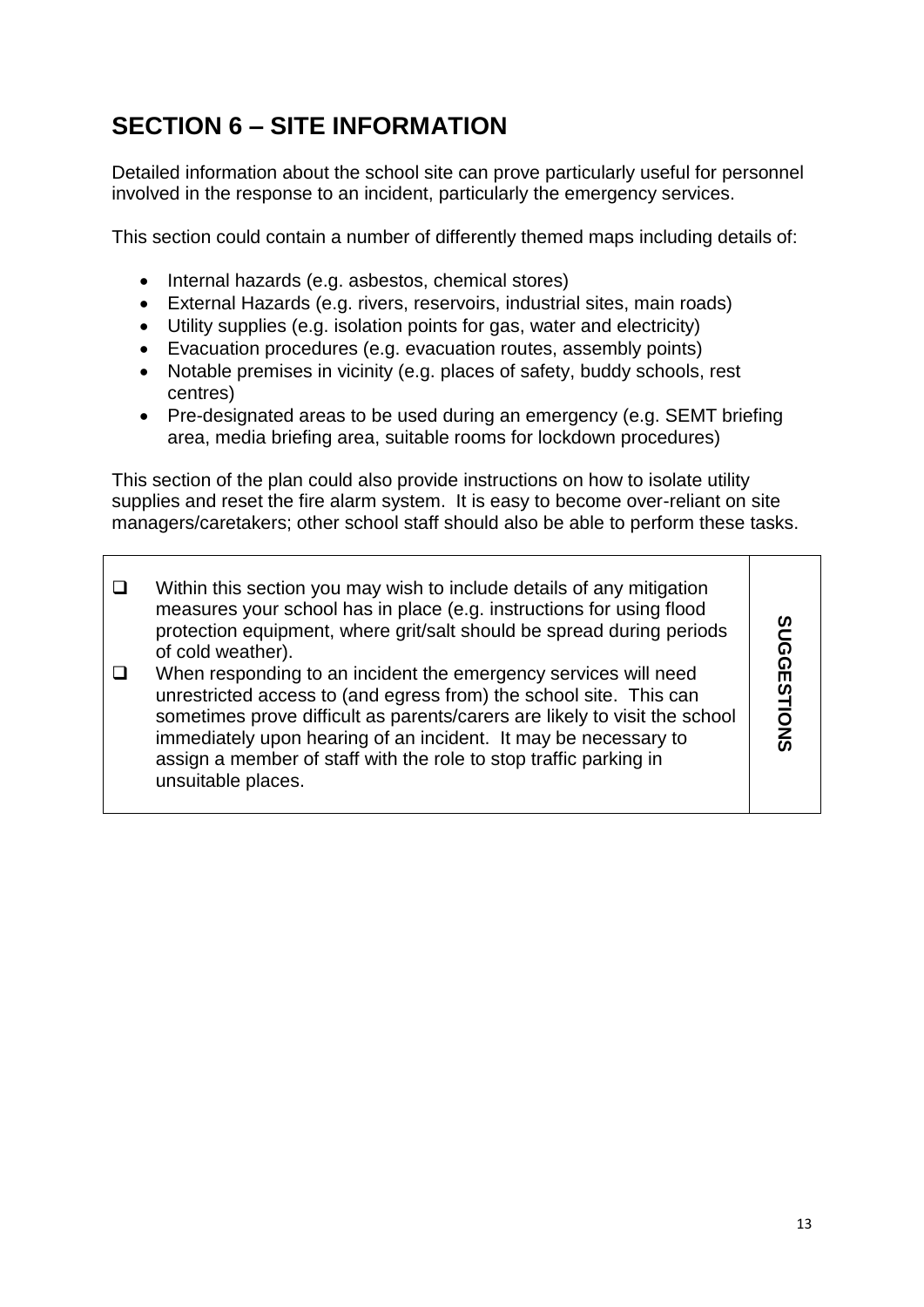### **SECTION 7 – EVACUATION**

Evacuation, shelter and lockdown procedures are particularly important sections of your plan as they outline the initial actions that should be taken to safeguard pupils and staff, both from internal and external hazards.

All staff must be aware of these procedures as warning signals may need to be triggered immediately, before advising others of the threat. In other situations, the emergency services might alert the school to a potential hazard, such as a plume of smoke or a potential intruder.

In some circumstances it can be difficult to know whether to evacuate the premises or take shelter; the emergency services will be able to advise on the best course of action.

It is important to distinguish between the different signals used for:

- Evacuation procedures
- Shelter procedures
- Lockdown procedures

The difference between these signals should be easily identifiable (e.g. using a different ring tone or pattern). Procedures for sounding the 'all-clear' should also be established.

- $\square$  Some schools are unable to change their fire alarm signal so have **SUGGESTIONS SUGGESTIONS** instead purchased an air horn. This is easy to use, has a distinctive noise and is usually loud enough for everyone to hear.  $\Box$  Some incidents may require pupils to return home or be collected
- earlier than usual. A system for ensuring all pupils and visitors can be accounted for (through the use of registers and visitor books) could be included within this section.

The purpose of an evacuation is to move people away from danger to a safe place. This is likely to involve withdrawal from a hazard with a specific part of the school building bit in some circumstances could require evacuation of the whole site.

Your school should already have evacuation procedures in place. References to these procedures, and any Personal Emergency Evacuation Plans (PEEPs), could be included within this section.

If the entire site has to be evacuated pupils and staff may need to move from an initial assembly point to an alternative premises.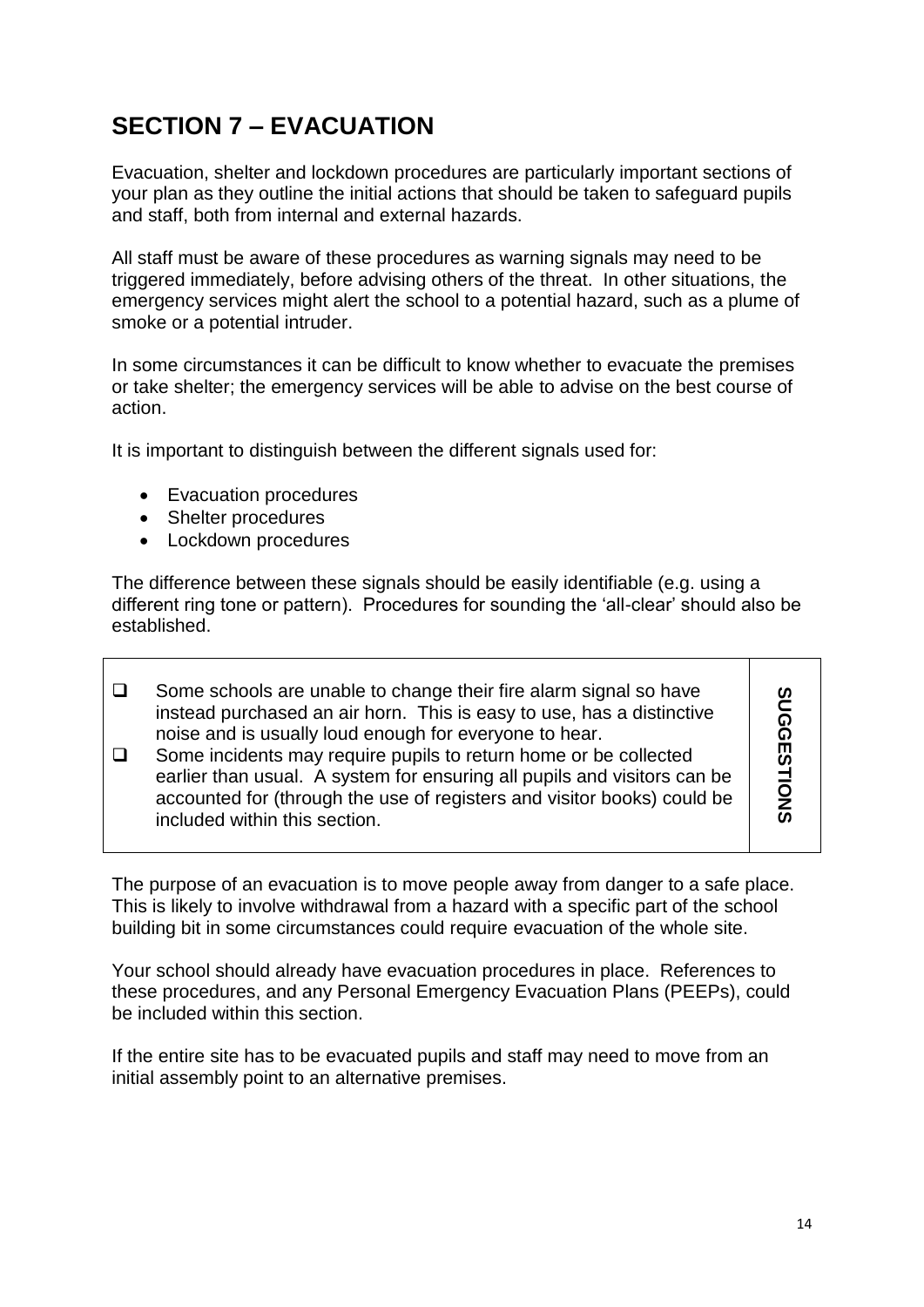### **Buddy Schools**

It may be useful to form a mutual aid (or 'buddy school') agreement with a nearby school. In the event of an emergency a buddy school can be asked to provide assistance; this could include acting as a place of safety.

If such an arrangement is reciprocal you will need to consider the implications of receiving a request for support from your buddy school. The assistance your school would be able to provide could be documented in this section.

### **Places of safety**

Other places of safety (e.g. village halls, church halls) could be used to provide temporary accommodation should the school be evacuated.

If there is a potentially suitable venue nearby it might be useful to access the property to establish what facilities it has available and how many people it could realistically support:

- 
- Catering facilities
- Heating
- **•** First aid
- Chairs and tables
- Toilets  **Beds/sleeping bags** 
	- Disables access/facilities
	- Back-up generator
	- Office

Information about how to travel to a place of safety, including at least one alternative route in case the primary one becomes unsuitable, could be documented in this section. Arrangements for contacting key holders could also be included.

### **Rest Centres**

If a school is evacuated for a significant period of time and pupils cannot be easily collected by parents/carers, the local authority may establish a rest centre. School staff will need to liaise with the local authority in order to establish transport to the rest centre and to ensure the welfare needs of pupils are met.

In some cases, the local authority may request schools to act as a rest centre. This could entail accommodating evacuees in a school hall (possibly overnight) and providing them with refreshments, comfort and hygiene facilities. Schools are likely to be used only upon agreement by the Headteacher and if all other potential venues are unsuitable.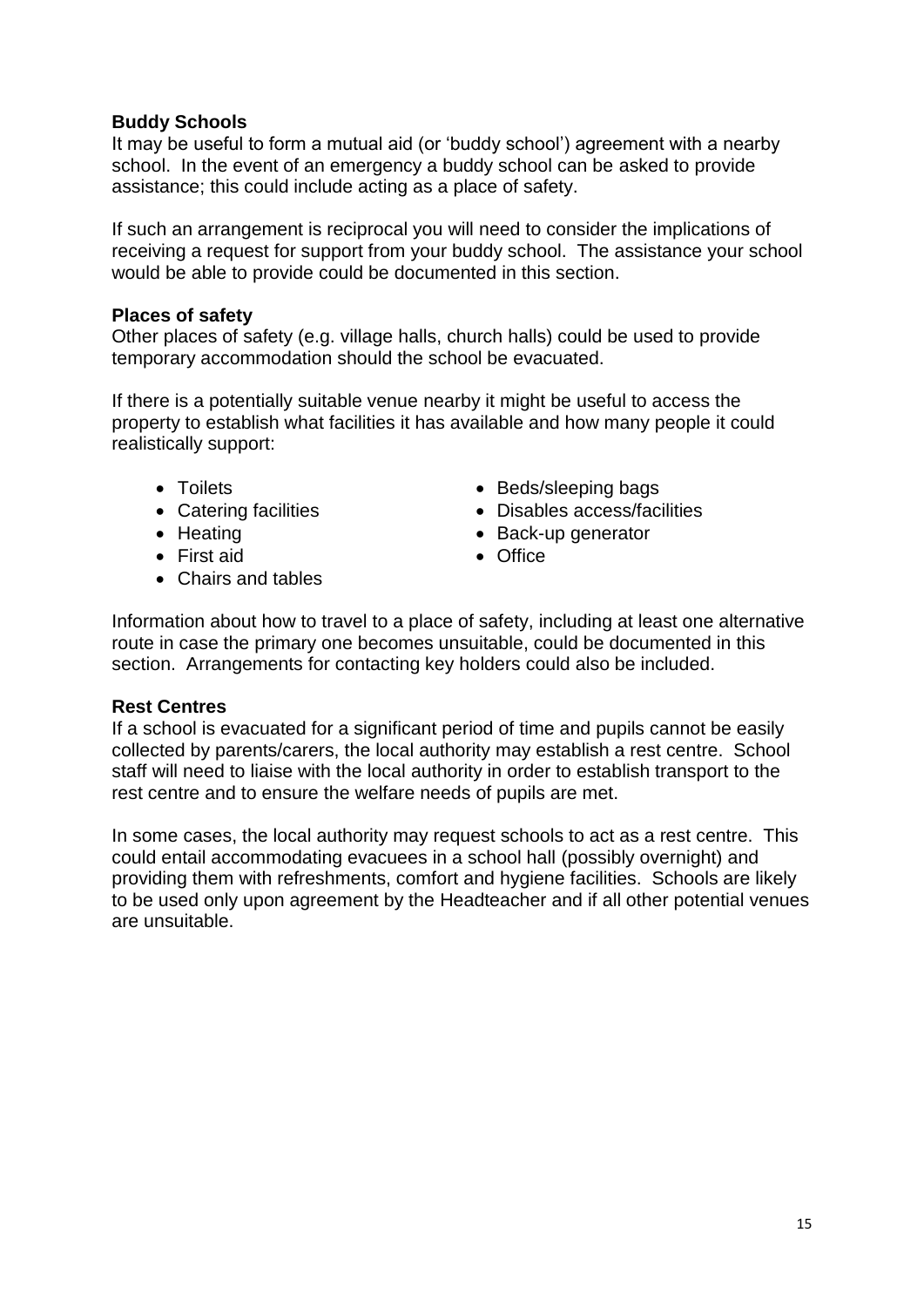### **SECTION 8 – SHELTER**

Some emergencies may require staff and pupils to shelter within the school building. If this is an environmental hazard (such as a smoke plume) employees should ensure all doors and windows are closed and ventilation/air circulation systems are switched off. In such circumstances the emergency services may issue a public message to 'go in, stay in, tune in'.

All staff will have an important role to play in reassuring pupils and alleviating any concerns parents/carers may have.

Depending on the nature of the incident it can be difficult for the emergency services to provide an accurate estimation of how long it will be necessary to shelter for. Every effort should be made to enable pupils to return home but only as long as it is safe to do so.

In very rare cases (such as exceptionally heavy snowfall) pupils and staff may become stranded at school. It may be useful to assess if pupils and staff would require any special assistance (e.g. those with medical needs) were they to remain at school for an extended period of time or even forced to shelter overnight.

### **SECTION 9 – LOCKDOWN**

The purpose of a lockdown is to prevent an intruder from causing harm to pupils and staff. Entrances to the school must be secured in an effort to prevent the intruder from entering the premises and staff and pupils must find a suitable place to protect themselves.

Lockdown arrangements will depend heavily on the size and layout of your school. You may wish to identify those rooms most suitable for lockdown (and entrances which need to be locked) on a map which could be included within this section. It is important to ensure these rooms have an exit route in case the intruder does gain access to the premises.

The signal for a lockdown should be clearly distinguishable to that of an evacuation. Any confusion may result in pupils and staff congregating at an assembly point, thus potentially making themselves more vulnerable to an intruder.

If pupils are outside when the signal for a lockdown is sounded, staff could consider taking pupils to the nearest possible building that can be secured. Pupils could also be asked to hide or disperse if this will aid their safety.

During a lockdown staff may find it difficult to obtain a clear overview of the situation. Consider how communication could be maintained between employees, whether by two-way radio, mobile phone or less conventional means (e.g. using classroom computers to send messages via instant messaging or email).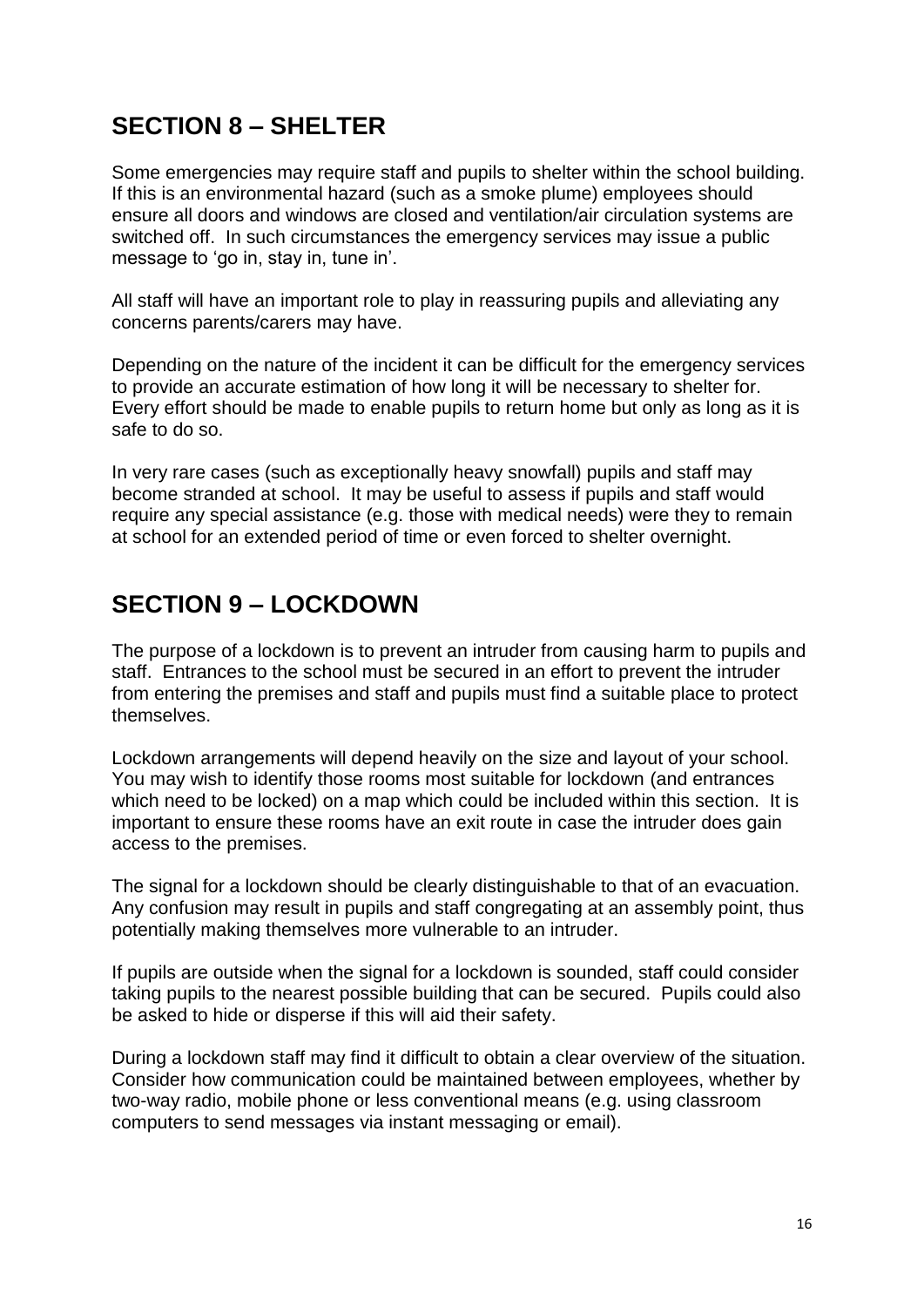Any procedures you establish must be realistic; in an incident staff and pupils might not have much time to seek an appropriate place to hide and there is likely to be widespread confusion or panic.

It is very unlikely that your school will ever need to implement a real lockdown but it is important to have arrangements in place to deal with such a situation.

### **SECTION 10 – CLOSING THE SCHOOL**

This section of the plan includes actions to take when closing the school. Please note that these guidelines are generic and should not replace any existing local procedures.

Schools are expected to remain open, but it has long been accepted that there may be occasions when the health, safety and welfare of the staff and pupils are of overriding concern, though the occupants will not necessarily be subject to extreme risks. In such circumstances there is no option but for the school to close on those grounds. Examples include inclement weather and the failure of utilities such as the heating, electricity and water supply to the school. The NCC Health and Safety Team is preparing a separate, brief, guidance for schools on how to deal with such eventualities.

The decision to close a school will usually be taken by the Headteacher. Occasionally local and central government may also recommend this course of action (e.g. in the event of a public health incident).

When to take the decision to close is important; it must balance the benefits of an early decision (avoiding unnecessary journeys and providing parents/carers with enough time to arrange childcare) against the drawbacks (finding that the situation is not as bad as initially feared). Headteachers are best able to judge the severity of the incident but should always consider safety in arriving at a decision.

Pupils and parents/carers should be notified of a school closure at the earliest possible opportunity. The communication arrangements outlined in section 11 of the template school emergency plan may help in this regard.

In some instances it is possible for a school to remain partially operational. In such an event lessons should be prioritised for those pupils who are taking exams or who are at a particularly important stage in their education.

Schools should aim to reopen as soon as possible to ensure that pupils are not away from education any longer than necessary.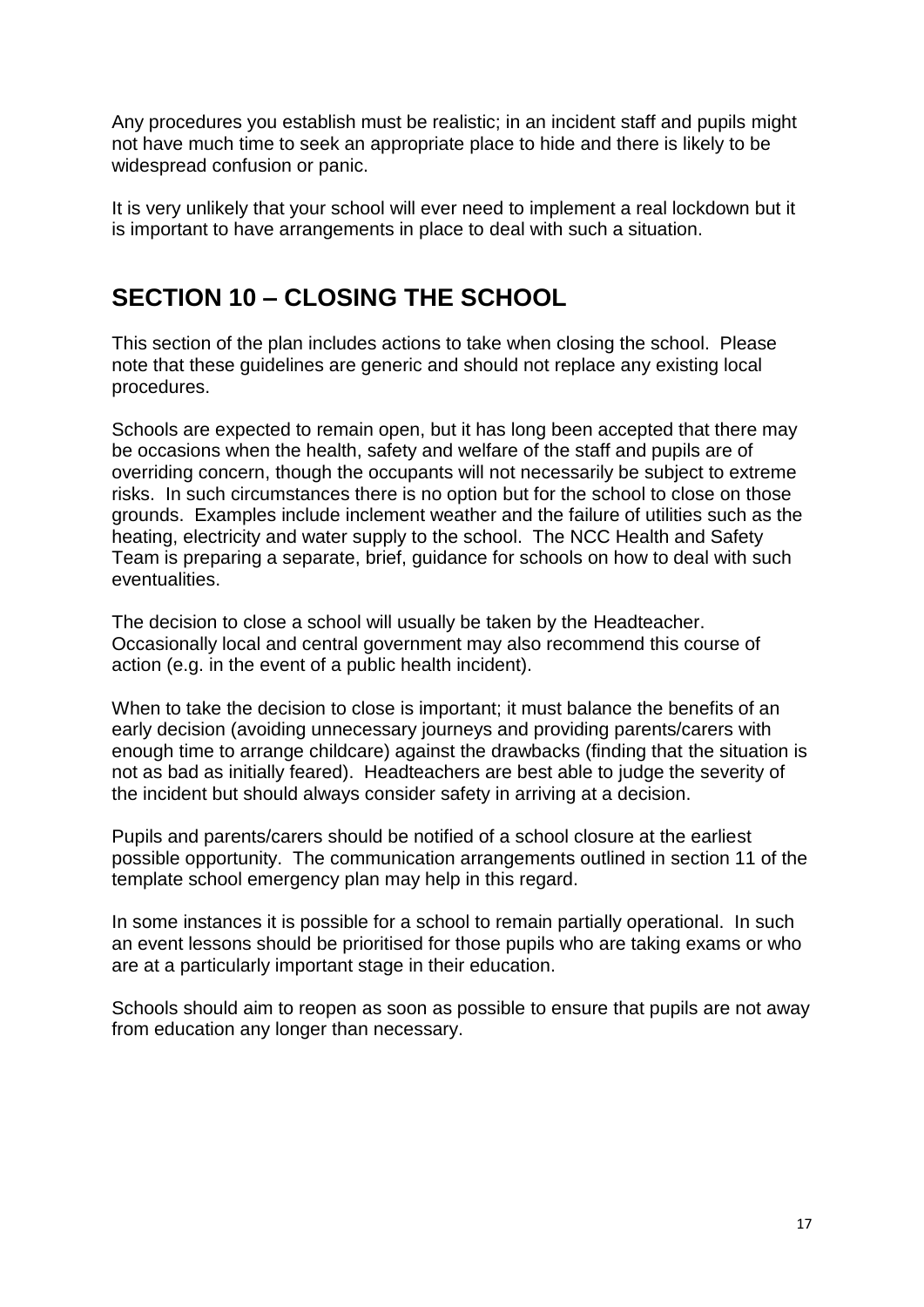**SUGGESTIONS SUGGESTIONS**  $\square$  Some local authorities/local radio stations have developed online systems for reporting school closures. If unsure about the procedures for reporting school closures please contact your local authority.  $\Box$  In some instances it may be possible to enlist the help of parents/carers or the local authority to help reopen the school (e.g. clearing snow from the premises after a period of severe weather).

### **SECTION 11 – COMMUNICATIONS**

During an emergency it is likely that the concerned parents/carers will contact the school for further information and the general school telephone number may quickly become jammed with incoming calls.

One method of alleviating this pressure is to set-up an answer machine that can be set to 'message only' (i.e. callers cannot leave messages). Updating the answer machine message regularly with information on the emergency can inform and reassure parents/carers whilst reducing the burden on office staff. Many answer machines also have the capacity to change the message and call recording system remotely which may prove useful if staff cannot get to school.

Specifically designated lines for incoming and outgoing calls (preferably landlines as mobile phones can rapidly run out of battery) should be used to maintain communication with other organisations (e.g. the emergency services or local authority) but should not be made available to the public.

During an emergency it may be appropriate to consult the emergency services or local authority about what information can be provided to pupils and parents/carers.

Those who have been directly affected by the incident should be notified personally (either by a telephone conversation or face-to-face). A log of communications should also be maintained so as not to disturb people by contacting them more than once if it is not necessary.

| Text messaging systems can prove especially useful for contacting<br>pupils and parents/carers in an emergency.<br>If your school has poor mobile phone reception on some networks<br>consider including this information within the plan.<br>Consider purchasing a spare battery for your mobile phone or a<br>universal phone charger.<br>If the incident has created a very high volume of calls or interest from | <br>និង |
|----------------------------------------------------------------------------------------------------------------------------------------------------------------------------------------------------------------------------------------------------------------------------------------------------------------------------------------------------------------------------------------------------------------------|---------|
| the wider public the local authority may be able to set-up a public<br>message helpline to help relieve the pressure.                                                                                                                                                                                                                                                                                                |         |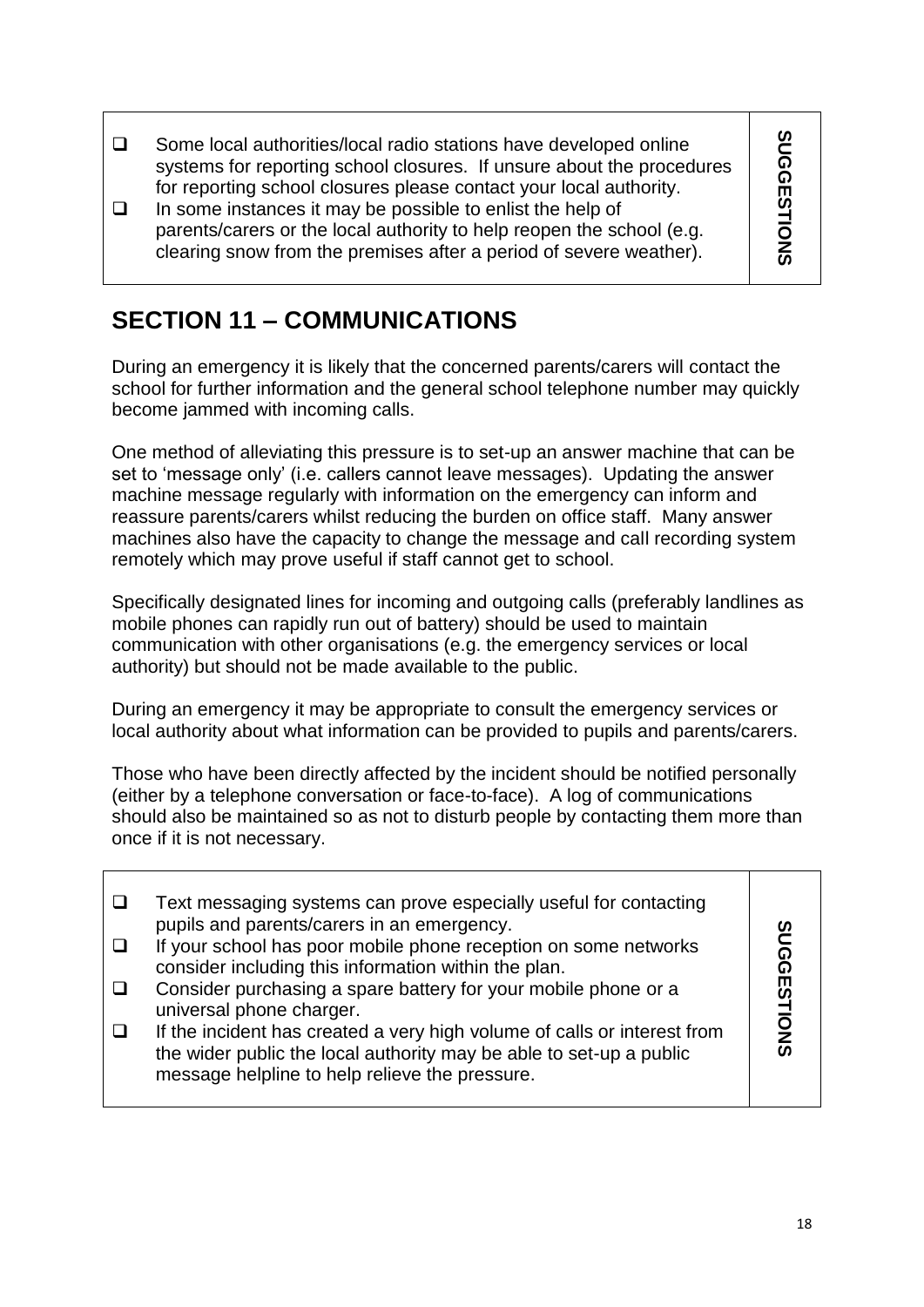### **Media Management**

Any significant emergency is likely to attract media attention. The scale of the interest will depend on the incident and could vary from telephone enquiries from the local media to national and international television crews arriving at the school asking for interviews.

If handled successfully, media management can directly assist personnel involved in the response and enhance the reputation of the school. It may therefore be beneficial for a member of the SEMT or a governor to undergo media training.

Other organisations, such as the emergency services or local authority, may be able to assist in responding to media requests and thus alleviate some of the pressure on school staff. All media statements should be approved by the school and those organisations involved in the response prior to release.

### **SECTION 12 – BOMB THREATS**

Although bomb threats usually turn out to be hoaxes, they must always be taken seriously. All staff need to be aware of the actions to take if they receive a call from someone claiming to have information about a bomb.

This section outlines the immediate actions staff should take upon receiving a bomb threat. It might be useful to retain a copy of this form in the school office (but preferably out-of-sight of pupils) for quick reference.

Bomb threats can come from a variety of sources, including truants, former pupils or strangers. A threat is more likely to be real if:

- A codeword is used that is known to the Police
- The Police are aware of potential terrorist activity in the area
- The threat is specific rather than general
- The threat is credible

Whilst it is reasonable for staff to assess the accuracy or validity of a threat, employees should record as much detail about the call as possible; this information will prove useful to the Police.

A bomb threat is a crime so even if employees are confident the call is a hoax they must still report the incident to the Police.

### **SECTION 13 – SUSPICIOUS PACKAGES**

In most cases a suspicious package turns out to be a hoax or genuine mistake. Nevertheless, all appropriate precautions should be taken if such a package is received.

Any member of staff who handles post in the school should be aware of proceedings relating to suspicious packages.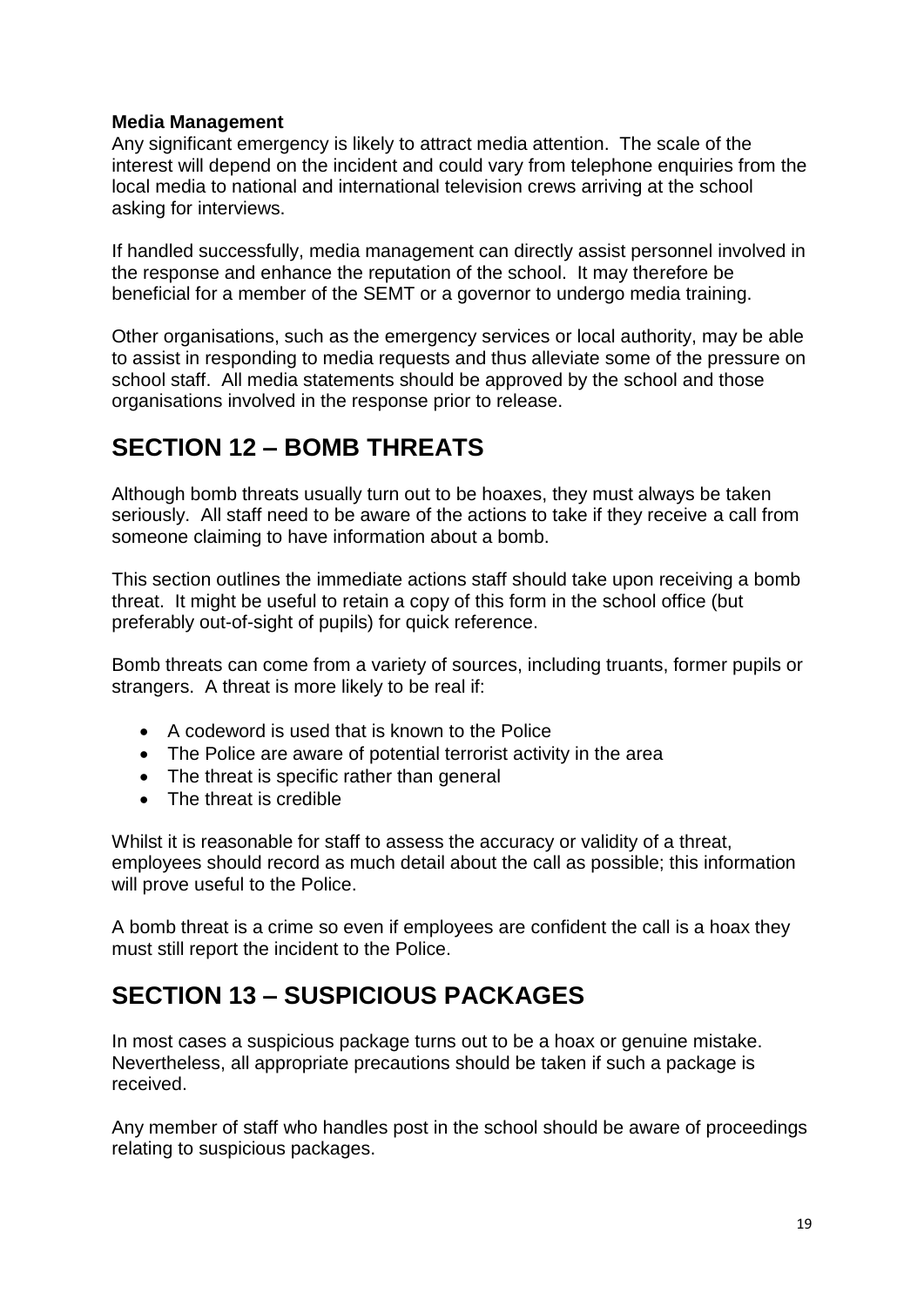### **SECTION 14 – LOG-KEEPING GUIDELINES**

In an emergency, events can occur very rapidly and it is vital to keep an accurate record of events.

All employees involved in the response to an emergency should maintain an incident log. Within this log, staff should record decisions made, actions taken, significant conversations and any other important information pertinent to the incident.

An emergency affecting a school may afterwards become the subject of a detailed inquiry. It is important that accurate written records are kept and that no piece of information related to the response is lost. Information related to the incident should be copied, retained and archived for future reference. Records of expenditure should also be kept.

When distributing the plan it is recommended that staff are provided with a log book. Staff should keep this alongside their copy of the plan to ensure it is readily available.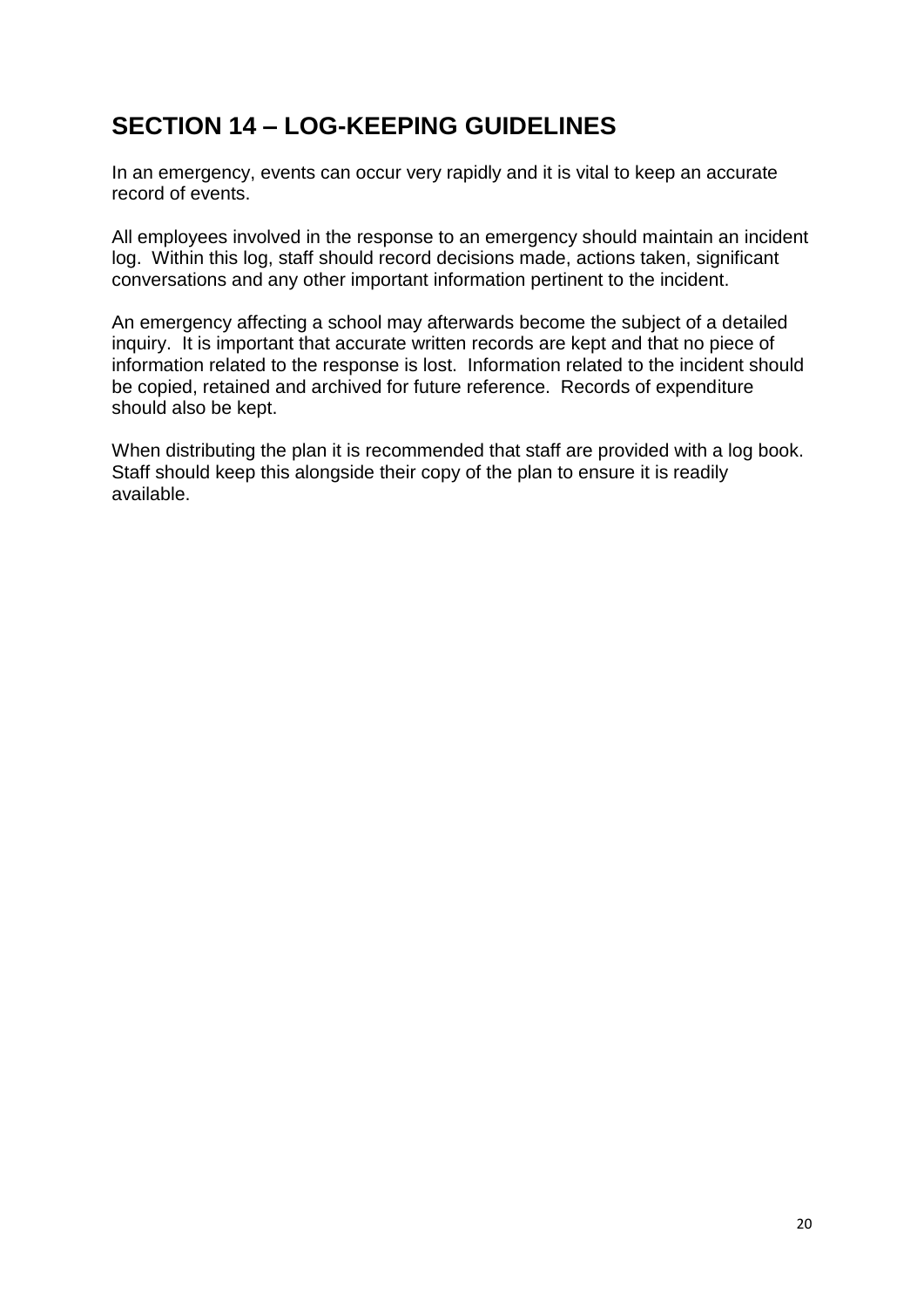# **Training**

School employees have many demands on their time but is important that staff and governors are aware of the emergency plan and their roles when responding to an incident. Training events provide an excellent opportunity for staff to become acquainted with emergency procedures and discuss any queries or concerns they may have.

The amount of training staff and governors require will vary. Members of the School Emergency Management Team (SEMT) and their deputies will need to undergo more extensive training due to their specific responsibilities.

Although other members of staff may require less comprehensive training all employees should have a general overview of the school's emergency procedures.

It can be useful to train both staff and governors together. This can foster a closer working relationship and identify co-ordination or communication issues which may have otherwise gone unnoticed.

Records should be kept of staff who have attended training events, both for audit purposes and to ensure their training is kept up-to-date. Including training within your existing staff training programme is a useful method of embedding emergency procedures within your school.

- $\Box$  Extended services should also be aware of the plan and how it affects them. You may wish to involve them in any training events that take place or even tailor a specific event for them.  $\Box$  It is unreasonable to expect temporary staff to read a copy of the plan
- before they start work. Nevertheless, they should be briefed on the fundamental aspects of the plan (e.g. evacuation procedures and who to contact for help if there is an emergency).

### **Types of training**

Staff can be trained in a variety of ways. You may wish to:

- Provide staff with a demonstration of the equipment within the school grab bag(s)
- Deliver a tour of the school premises
- Provide a general overview of the procedures within the emergency plan
- Organise specific training for members of the SEMT

It is preferable for staff to have read the emergency plan, and become accustomed to the procedures within it, prior to attending these sessions.

**SUGGESTIONS**

SUGGESTIONS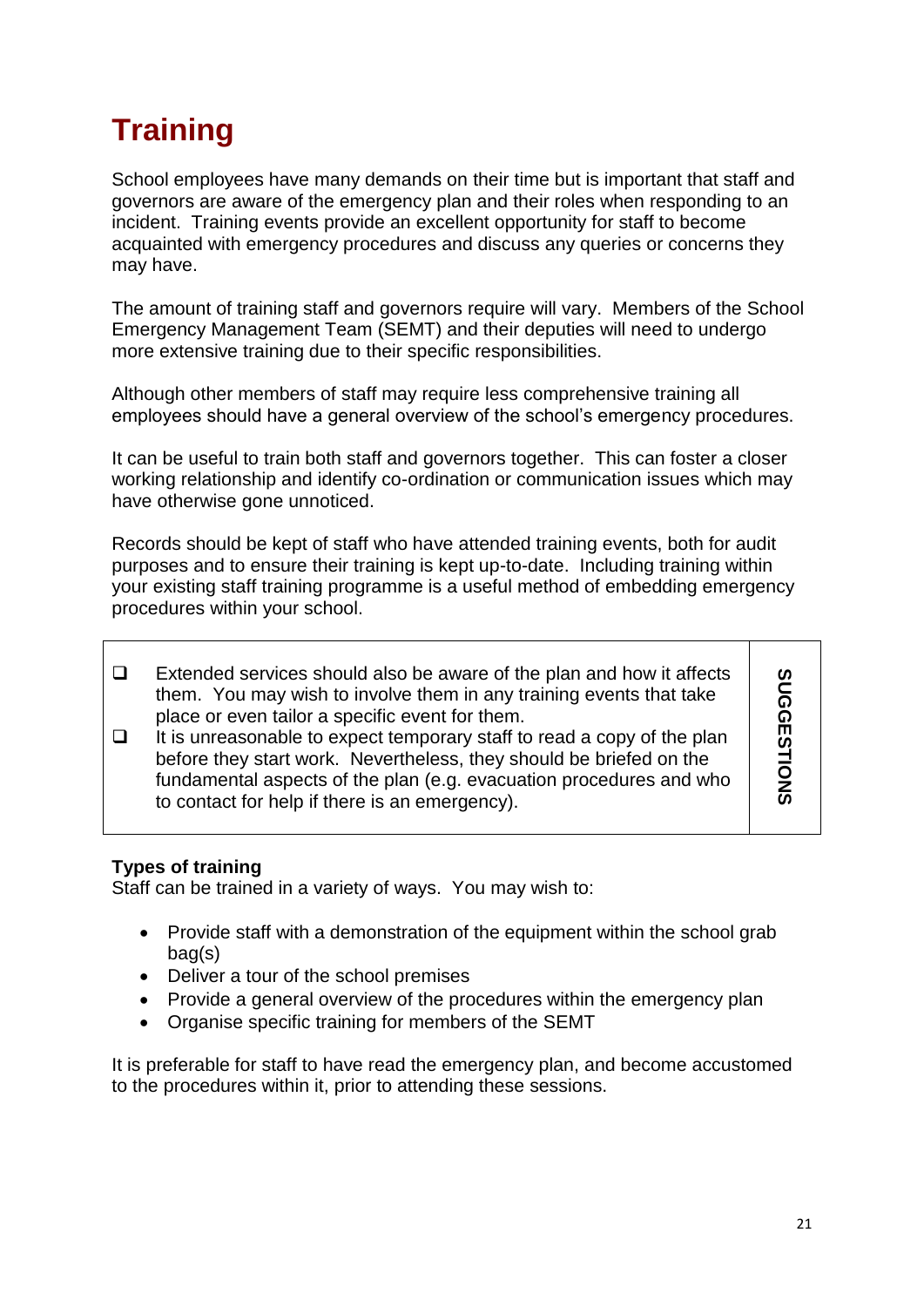Staff may also benefit from other types of training which would support their role in responding to an incident. Examples include:

- First aid training
- Media training
- Fire safety training
- Health and safety training

### **Delivery**

Staff who developed the emergency plan are usually well placed to organise and deliver training. Other employees, particularly the site manager/caretaker and members of the SEMT, may also be able to assist.

Other organisations, such as the local authority, are often able to provide support in organising or facilitating training events. The emergency services regularly visit schools to discuss personal safety; these sessions could be used to inform pupils about your school emergency procedures too.

Although special events can be organised which focus solely on emergency planning issues it may be more feasible to incorporate training within existing meetings. Examples include:

- Staff meetings
- Governor meetings
- INSET days

It is recommended that training is provided annually as this will keep staff reminded of their responsibilities, offer opportunities to examine updated versions of the plan and ensure new staff are appropriately trained.

### **Involving pupils**

It is important that pupils know what action to take if an emergency happens at school or on an educational visit. Becoming familiar with evacuation, shelter and lockdown drills will improve the likelihood of these procedures being implemented swiftly and effectively (which could prevent injury and even save lives).

There are many different ways to inform pupils about this subject. An assembly could be used to explain an emergency drill and outline the actions pupils would be required to take; this could then be followed up by an exercise of the drill. This theme could be continued over a period of time, with a different drill being discussed each term.

Alternatively, a class session could be used to focus on preparing for emergencies. The lesson plan could include:

- Risk assessment (e.g. asking pupils to consider the risks that could affect them at home, at school or on an educational visit)
- Emergency preparedness at home (e.g. asking pupils to consider what they could do to prepare for an emergency at home, such as preparing a grab bag or knowing how to isolate utility supplies)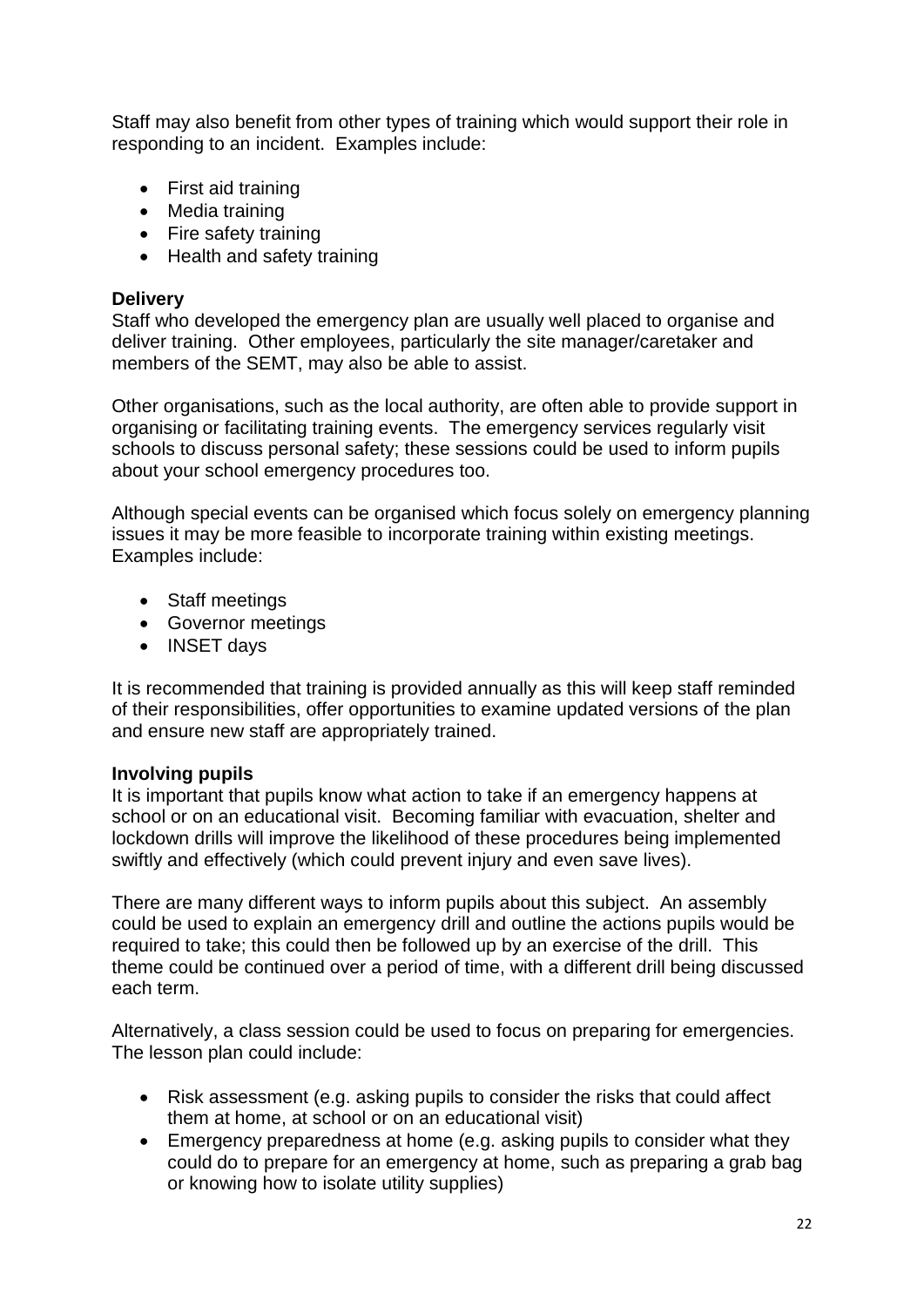• The role of pupils in the school emergency plan (e.g. emergency drills, communicating with parents/carers).

Elements of these tasks could be included in one teaching session or spread over several during a term. This work could link into the National Curriculum; please refer to annexe 1 for more information.

Some of the issues outlined during training sessions (such as lockdown drills) are sensitive and may potentially upset pupils, especially in primary schools. Staff are well placed to assess what level of information should be provided to pupils on the reasoning behind implementing a lockdown. Parent/carers should also be informed when teaching is taking place on this subject so they can prepare for any possible impact this may have on their children.

### **Raising awareness with parents/carers**

Routinely informing parents/carers of your emergency procedures can reassure them that your school is prepared and able to look after their child.

Methods of informing parents/carers about preparing for emergencies could involve:

- Including information within the school newsletter
- Adding an emergency planning section onto the school website
- Distributing information at parent/carer evenings
- Sending a letter home via pupils
- Including information within the school prospectus

A public version of the school emergency plan (which excludes sensitive information such as contact details) could also be uploaded onto the school website.

Whichever method is decided upon, it may be appropriate to include the following information:

- The reasoning behind contacting parents/carers
- The emergencies the school has prepared for
- The actions staff would take during an emergency (e.g. ensure the safety of pupils, co-operate with the emergency services)
- The arrangements in place for contacting parents/carers in the event of an emergency (or school closure)
- The action parents/carers should take if they are informed of an emergency at school or on an educational visit
- A reminder for parents/carers to inform the school of any changes to their contact details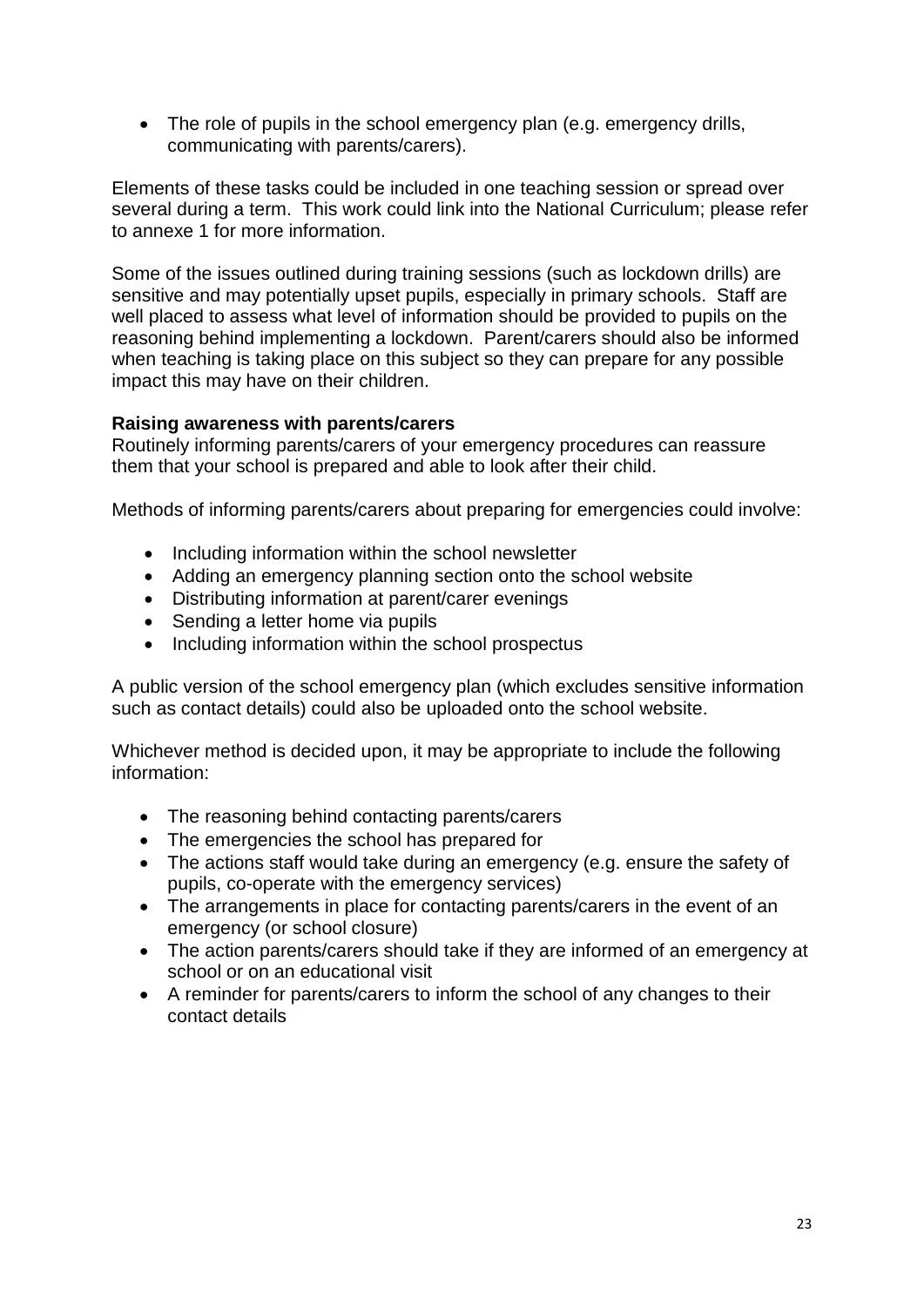# **Testing Your Procedures**

The purpose of an exercise is to validate procedures documented within an emergency plan. Although they cannot fully replicate the pressure of a real accident, exercises can help to reinforce training, give confidence to staff that they have the necessary knowledge and skills to respond to an emergency and increase the likelihood of procedures working in practice.

They are also particularly adept at highlighting areas of the response which may initially have been overlooked when developing the plan.

It is recommended that staff and pupils undergo training on relevant parts of the emergency plan before participating in an exercise. Staff should be aware of their roles and responsibilities and be reasonably confident in carrying them out.

There are different types of exercise that can be used to validate a plan but the method you choose is likely to depend on the purpose of the exercise and the amount of time available.

#### **Discussion-based exercises**

Discussion-based exercises involve assembling staff together and asking them to consider how the school would respond to a particular scenario. Participants are provided the opportunity to talk about their roles and discuss what actions the school would take if an incident were to occur. Staff are required only to discuss, not implement, these actions.

Discussion-based exercises are often used to develop a greater awareness of the plan and are ideal for use during training events. They are simple to prepare and a variety of scenarios can be used to provide an indication of the different emergencies staff may experience.

#### **Tabletop exercises**

A tabletop exercise is based on simulating the response to an incident (although it does not literally have to take place around a tabletop). A tabletop exercise can be run in a single room (e.g. an SEMT briefing area) or a series of rooms to simulate real divisions (e.g. different school sites).

Unlike a discussion-based exercise, each participant is expected to undertake a specific role and outline actions they would take whilst a simulated, realistic scenario unfolds. It is not necessary for staff to physically implement the response but they are required to co-ordinate their actions with other staff.

Tabletop exercises are a particularly useful way to run an exercise for members of the SEMT. They are relatively easy to run but do require careful preparation. Due to the nature of this type of exercise there are limits to the number of people who can be involved.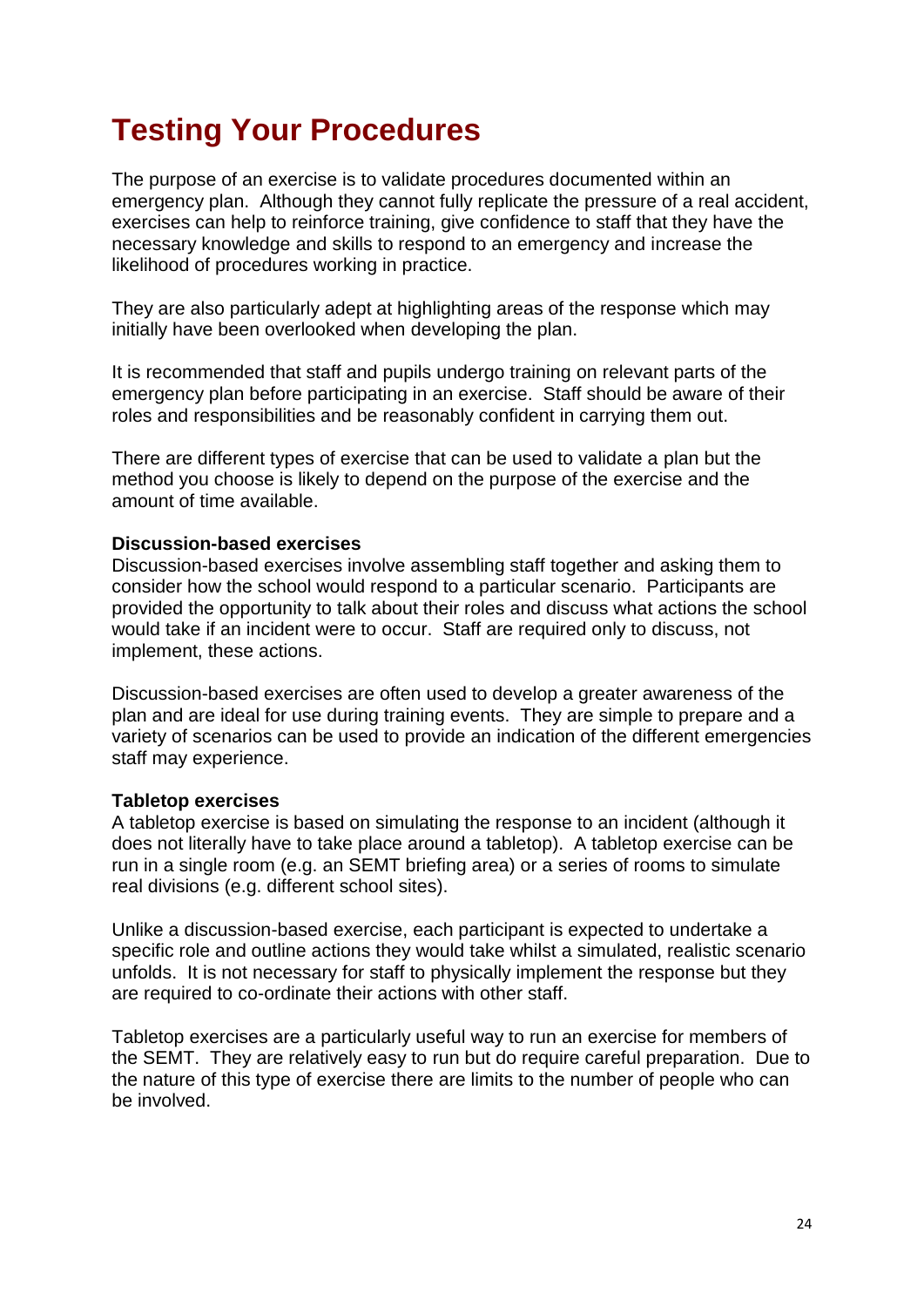### **Live exercises**

A live exercise involves physically acting out the response to a scenario. Although this may sound complicated all schools implement fire drills, which are a type of live exercise, on a regular basis.

These exercises are particularly useful for testing logistics and communication arrangements. They can also make excellent training events from the perspective of experiential learning, helping participants develop confidence in their skills and providing insight into the reality of responding to an incident.

Live exercises are generally the best means of validating your emergency plan as they can involve the entire school, including pupils. However, they do require more planning and resources than any other type of exercise; it may be useful to seek support from your local authority or the emergency services to assist in its preparation.

 $\Box$  Exercises do not have to be complicated or ambitious in order to be effective. Relatively simple live exercises (such as attempting to contact employees outside school hours to check if they would be available to respond to a hypothetical incident) can often prove very beneficial.

### **Choosing a scenario**

It is important than an exercise scenario is realistic and appropriate for participants. Inspiration for a suitable scenario could be sought from the Community Risk Register (see Risk Assessment).

When choosing a scenario remember to consider any personal issues that pupils or staff may have. In the majority of instances it is inappropriate to have an exercise which simulates fatalities, especially if someone within the school has recently been bereaved.

Prior to an exercise it is recommended that systems and processes in the plan are checked to ensure they work as intended. Examples include:

- Verifying contact details
- Testing equipment (e.g. two-way radios)
- Checking if an evacuation route can be walked safely

**SUGGESTIONS**

SUGGESTIONS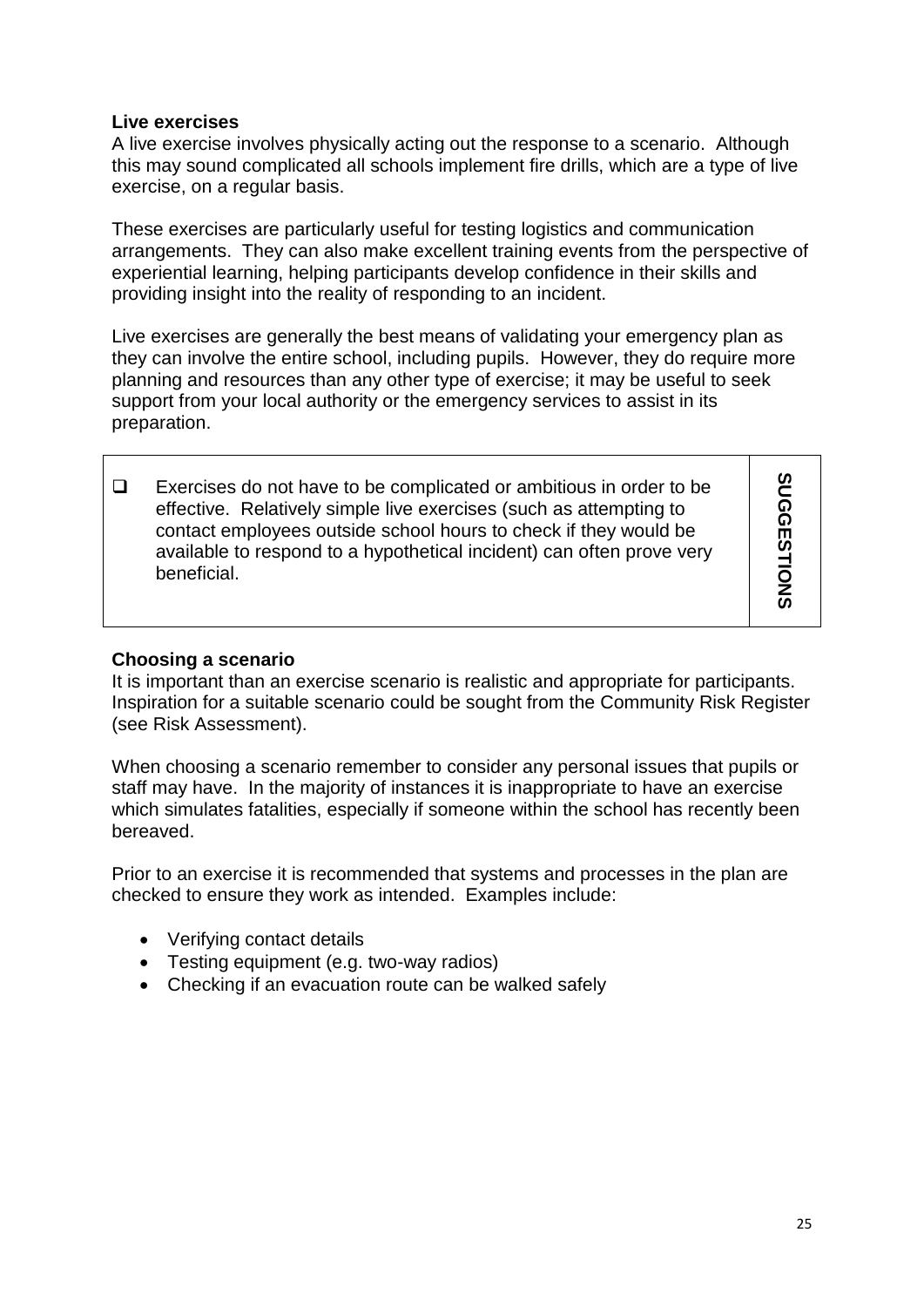$\Box$  It is customary to devise an interesting and memorable name for SUGGESTIONS **SUGGESTIONS** live/tabletop exercises; one that will capture the imagination of participants. If running a live exercise involving pupils consider organising a competition for the best exercise name.  $\Box$  It can be useful to gain experience of a live exercise before organising one. Consider asking the local authority if they know of any school exercises taking place; you might be able to attend as an observer.

### **Timings**

As live exercises can cause temporary disruption to the school routine it is often practical to run these after any exams have taken place and holidays are approaching.

Your school's procedures may differ during break time or whilst lessons are taking place; when organising an exercise it is important to consider how the timing of the scenario may affect the response of pupils and staff.

Exercises do not have to conform to real time; it is possible to vary the passage of time or even 'jump' hours, days or weeks. This approach is commonly used in exercises to move from the response phase to the recovery phase and can prove very useful. Facilitators must ensure all participants are aware of any changes to the timeline during the exercise.

### **Involving other organisations**

Local authorities may be able to assist in organising an exercise and provide contact details for other organisations (e.g. the emergency services) who might wish to participate.

|  | There will be a variety of exercises run in your area to test local<br>community plans; your school might be able to participate in one of<br>these. To find out if this is possible, contact your local authority.<br>Involving other organisations can be mutually beneficial; the<br>emergency services are often keen to practice their skills, particularly<br>in a school environment. They might also be able to provide support in<br>other ways (e.g. the Fire & Rescue Service can sometimes provide<br>pyrotechnics to simulate an explosion). | <u>ဂ</u> ္ဂ<br>ш<br>STIONS |
|--|-----------------------------------------------------------------------------------------------------------------------------------------------------------------------------------------------------------------------------------------------------------------------------------------------------------------------------------------------------------------------------------------------------------------------------------------------------------------------------------------------------------------------------------------------------------|----------------------------|
|--|-----------------------------------------------------------------------------------------------------------------------------------------------------------------------------------------------------------------------------------------------------------------------------------------------------------------------------------------------------------------------------------------------------------------------------------------------------------------------------------------------------------------------------------------------------------|----------------------------|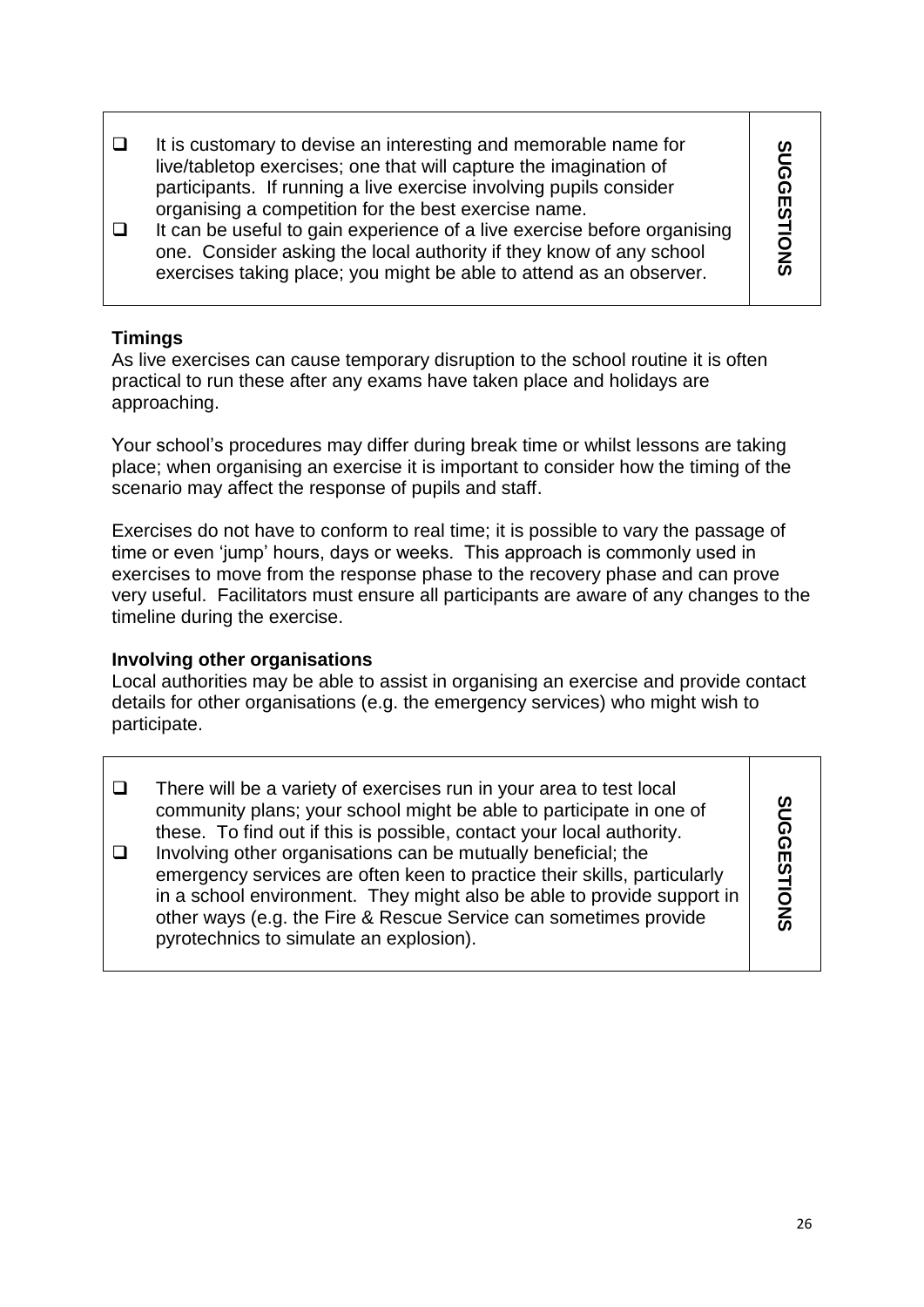### **Personnel**

Most exercises involve three different types of personnel, commonly referred to as:

- Facilitators
- Players
- Observers

Facilitators are involved in the planning of an exercise and should be present on the day to set-up equipment, deliver briefings and ensure the event runs smoothly. Once the exercise is underway facilitators may be required to issue scenario updates to players.

Facilitators should not be involved in the response as they will be privy to details of the scenario and any action they take would compromise the realism of the exercise.

Players are involved in simulating the response to the emergency. Each player will be required to respond to the exercise as if the situation were real and keep an accurate log of decisions made and actions taken.

The role of an observer is to monitor the exercise and note any important issues which arise. They should be briefed before the incident and asked to observe specific aspects of the response. Staff from other schools, extended services or the local authority may be particularly useful observers due to their impartiality.

All staff, particularly players and observers, should be prepared to provide feedback during the exercise debrief.

| Facilitators, players and observers should be distinguishable from<br>each other, particularly in live exercises. Name badges, armbands or<br>high-visibility tabards could all be used to differentiate these roles. | ທ<br>ດ<br>໑<br>Ш |
|-----------------------------------------------------------------------------------------------------------------------------------------------------------------------------------------------------------------------|------------------|
| Pupils can often be very eager to participate in a live exercise;<br>consider using drama students to play the part of those directly<br>affected by the incident.                                                    |                  |

### **Injects**

Throughout the exercise facilitators will need to provide players with updated information related to the scenario; these are often referred to as 'injects'.

Injects are used to simulate the changing nature of an emergency and can be delivered in different ways. Examples include:

- Face-to-face conversations
- Paper-based updates
- Telephone calls
- Text messages
- Fax messages
- Television footage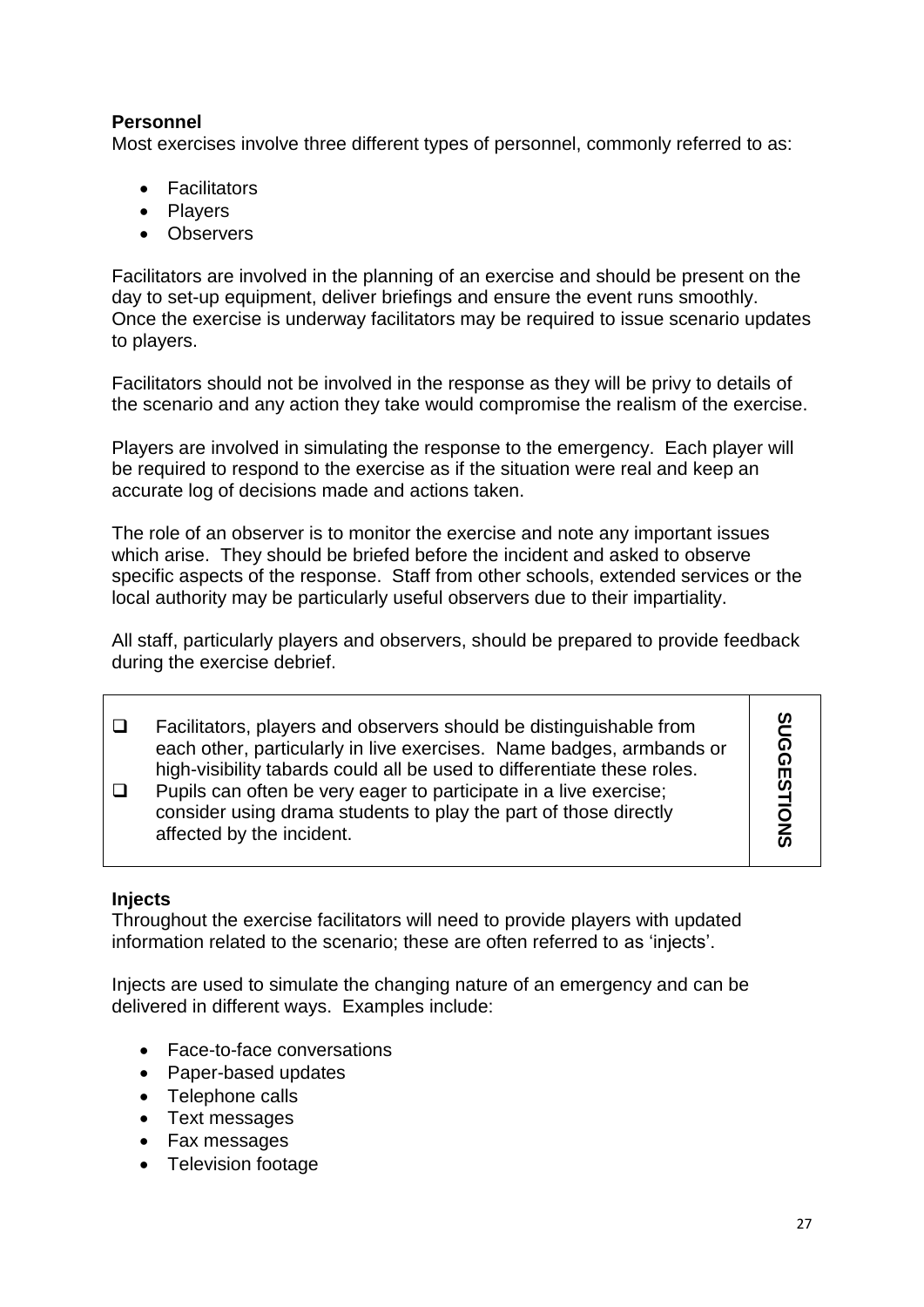Injects must be clearly identifiable as part of an exercise. Written updates should have 'exercise' clearly displayed on them and verbal communication, particularly telephone conversations, must start with a message stating that the following conversation is part of an exercise.

### **Codewords**

Codewords are used to indicate to participants of an exercise that an important event has occurred which is not part of the exercise (e.g. a real incident).

Examples of codewords include 'for real' or 'end ex'. If any person feels that a dangerous situation is present or imminent the relevant codeword should be used and this should result in the immediate suspension of the exercise.

Everyone involved in the exercise must be aware of the codeword(s) to be used.

### **Briefings**

Live exercises can appear very realistic so it is important to notify all possible stakeholders than an exercise is taking place. Prior to the event it will be necessary to brief a wide variety of groups.

- 
- Parents/carers
- Staff
- Governors
- Extended services
- Pupils **Buddy schools** 
	- The emergency services
	- The local authority
	- The media
	- The local community

It is particularly important to advise the emergency services of the exercise to ensure they are not called out to attend the exercise thinking it is a real incident. You may also wish to put notices on the school gates to prevent concern or panic from passers-by.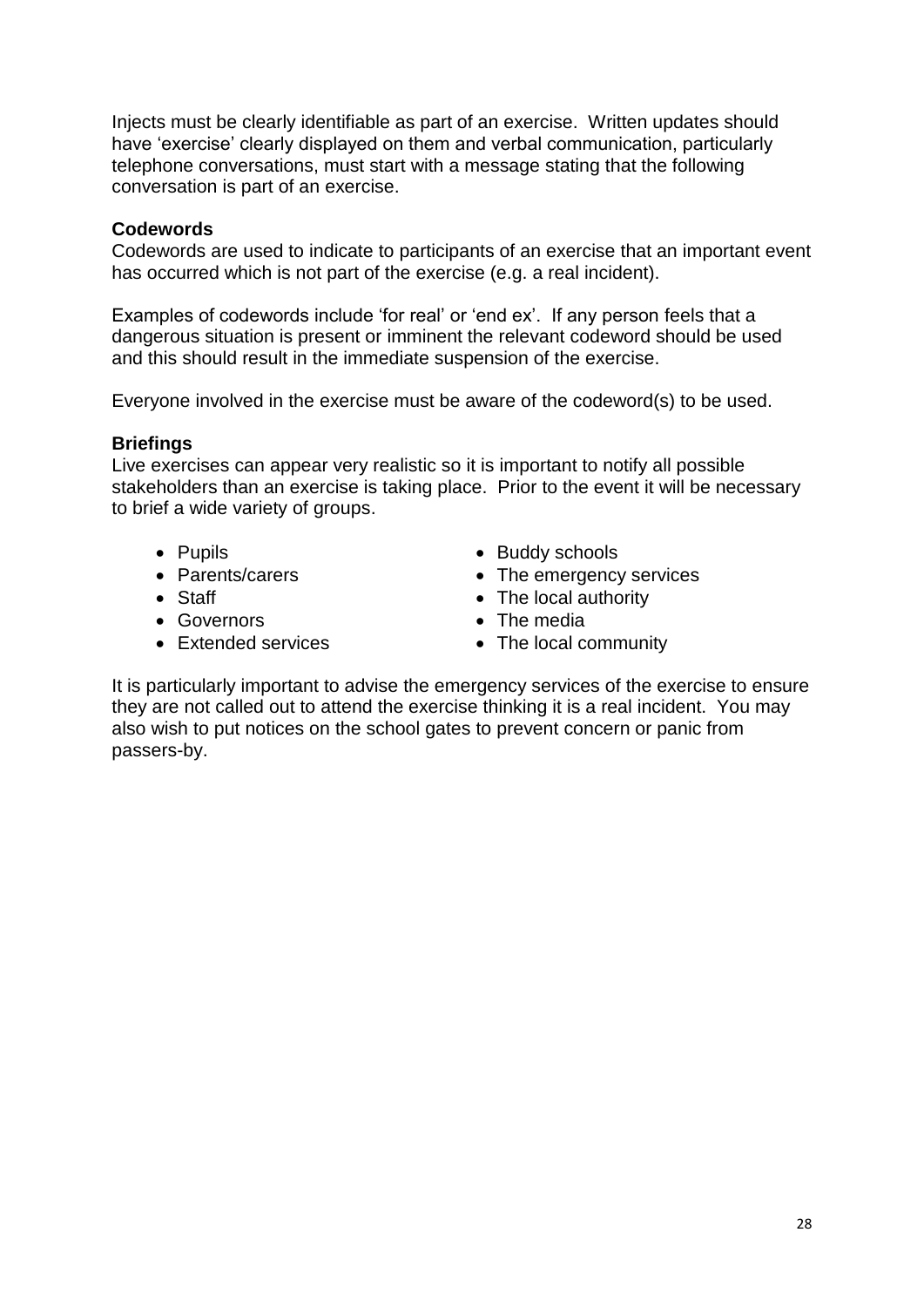# **Reviewing**

An emergency plan needs to be reviewed on a regular basis in order to remain effective. Contact details will need reviewing regularly; it is recommended that these are updated at least annually. Staff, governors, extended services, pupils and parents/carers should also be encouraged to notify the school whenever their contact details have changed.

Grab bags should also be audited annually and after any equipment has been used.

The review may need to be brought forward in the event of:

- Lessons identified from a training event
- Lessons identified from an exercise
- Lessons identified from an emergency
- Changes to risk assessments
- Changes to key members of staff
- Changes to the school site

#### **Debriefs**

It is particularly important to identify lessons from an exercise or incident. The best method of doing this is by asking staff and governors to attend a debrief.

A debrief should aim to identify:

- Aspects of the response which worked particularly well
- Aspects of the response which could have been improved
- Improvements that should be made to the school emergency plan
- Additional training needs for staff

A debrief may take place immediately after an exercise (often referred to as a 'hot' debrief) or some time afterwards, when participants have had time to reflect on what happened.

Although it may not be appropriate to invite pupils and parent/carers to a debrief you may wish to speak to these people beforehand to gain their views on the response and mention any issues in the debrief on their behalf.

It is important that information and suggestions for improvement are captured during a debrief or review. It might be appropriate to devise an action plan which includes any suggested amendments that need to be made to the plan. Any actions, recommendations or lessons identified can be incorporated into an action plan.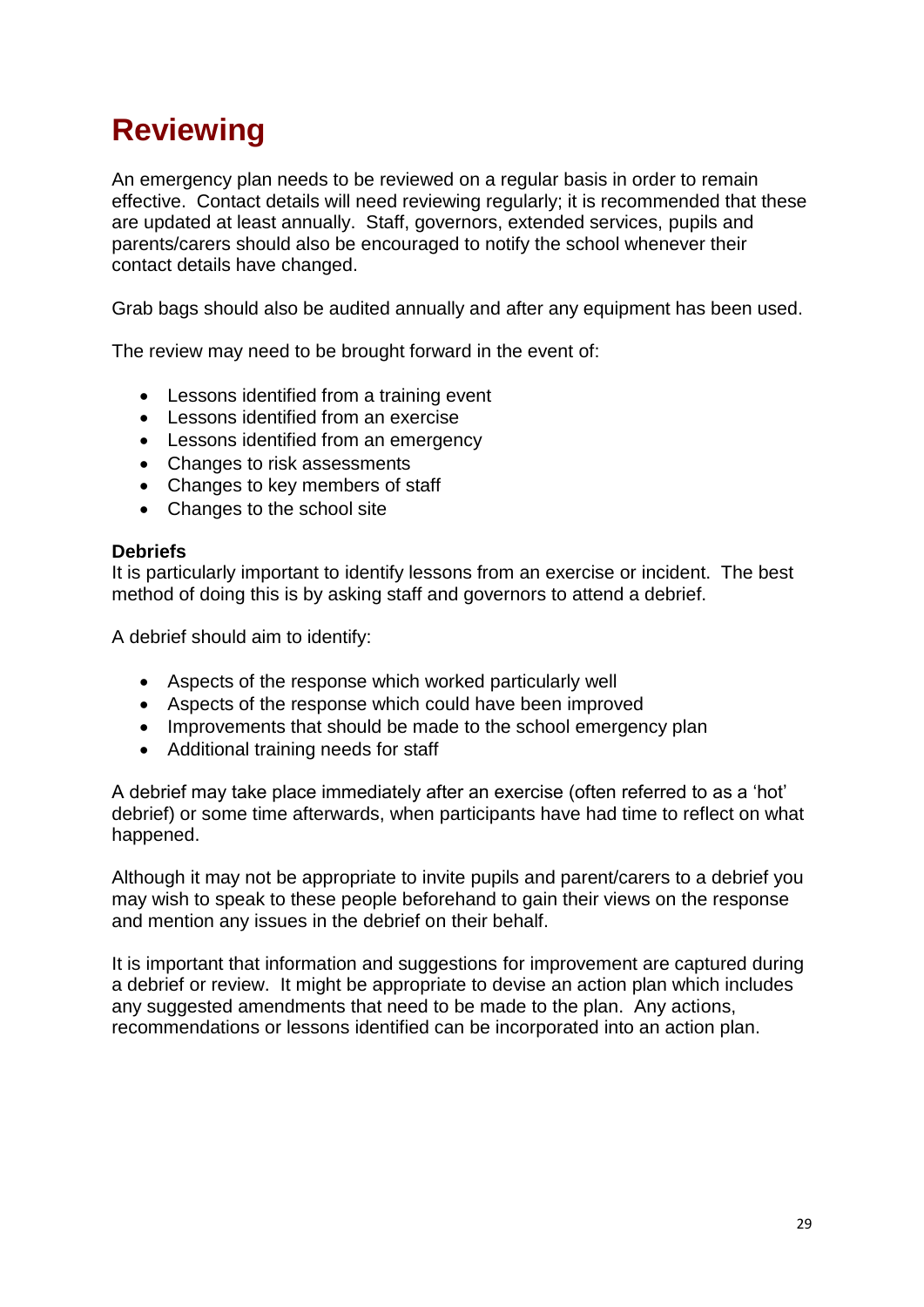| A representative of the school may also be required to attend other<br>debriefs (e.g. one organised by the emergency services or local<br>authority).                                        | ທ<br><u>ດັ</u><br><u>ଜ</u>      |
|----------------------------------------------------------------------------------------------------------------------------------------------------------------------------------------------|---------------------------------|
| It is important to share lessons internally but also with other parties<br>who may find them useful (e.g. extended services, other schools, the<br>emergency services, the local authority). | $\omega$<br>$\overline{Q}$<br>ഗ |

### **Redistributing the plan**

Ideally, staff and governors should be given a chance to consult on the plan before any new versions are distributed. A process of version control should be instigated to ensure only the most up-to-date version of the plan is available.

One hard copy of the previous version should be archived and all others destroyed (preferably shredded). Similarly, one electronic version should be archived and all other deleted (including those on encrypted memory sticks). Similar arrangements should also be put in place for public versions of the plan.